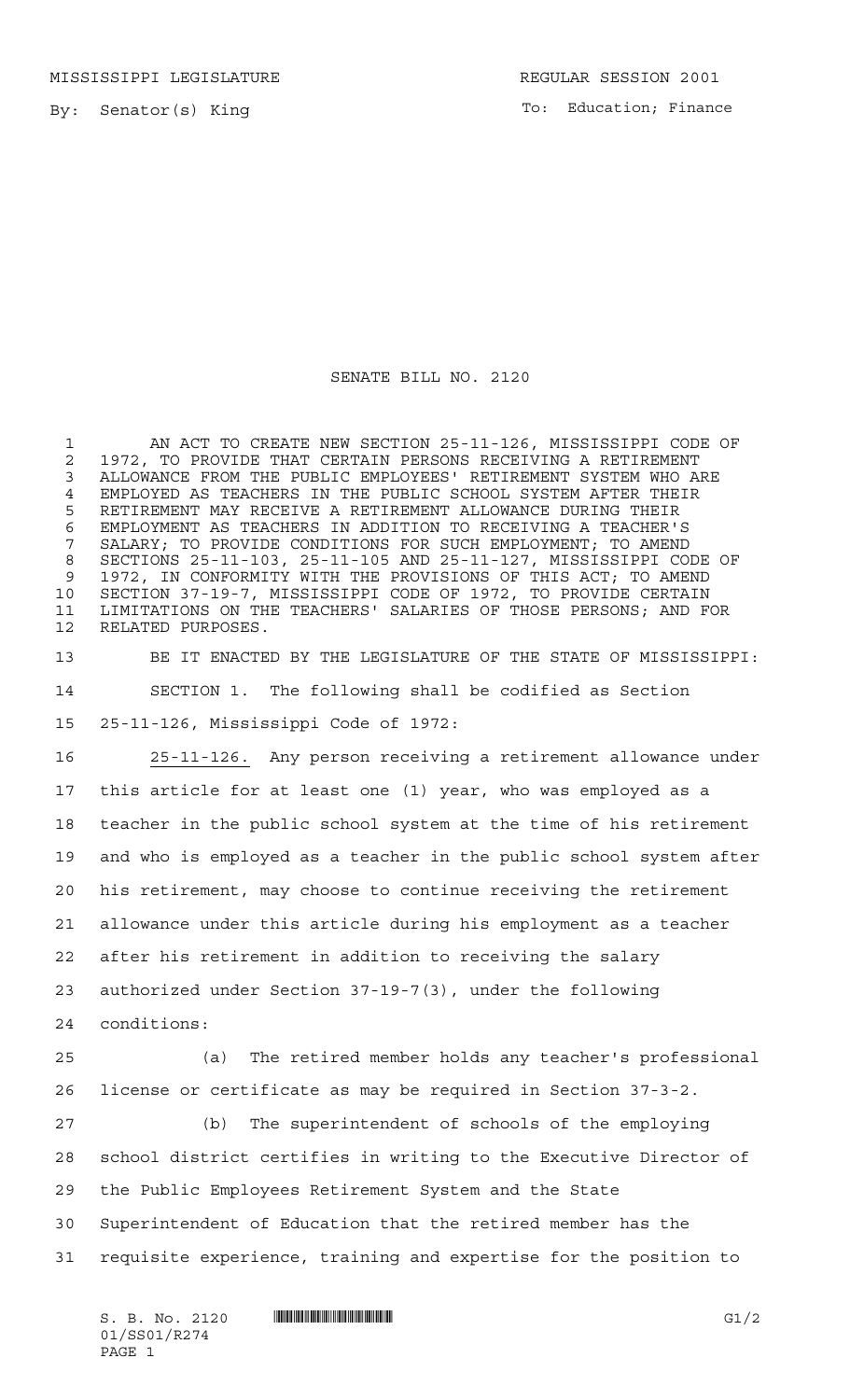be filled and that no other qualified persons are available to fill the position;

 (c) The State Superintendent of Education certifies in writing to the Public Employees' Retirement System that the employing school system serves an area that lacks qualified teachers to serve in the position to be filled;

 (d) Such retired member shall not be eligible to accrue additional retirement benefits, accrue leave or receive medical insurance coverage as a result of such employment;

 (e) The retired member shall not receive automatic credit for years of experience in determining compensation. Provided, however, the salary paid to such retired member for performing the teaching services shall not be less than the rate of compensation set by the school district for teachers with no experience filling similar positions, nor shall such salary exceed eighty-five percent (85%) of the rate of compensation set by the school district for teachers with comparable training and years of experience filling similar positions. Once such compensation is set, the retired member shall not be entitled to any supplements, salary increases or annual increments;

 (f) The retired member's appointment to serve as teacher cannot exceed one (1) year. The retired member may be reappointed to additional one-year periods provided the conditions contained in this section are met for each such reappointment, including the certifications required in paragraphs (b) and (c) of this section.

 $S. B. No. 2120$  .  $\blacksquare$  (g) To fund the additional pension liability created by this act, the State Department of Education is directed to transfer to the Mississippi Public Employees' Retirement System the following funds: Minimum and adequate education program funds of local school districts that on or after July 1, 2001, hire retired members who retired on or after July 1, 2000, as teachers pursuant to the provisions of this act and other funds which would

```
01/SS01/R274
PAGE 2
```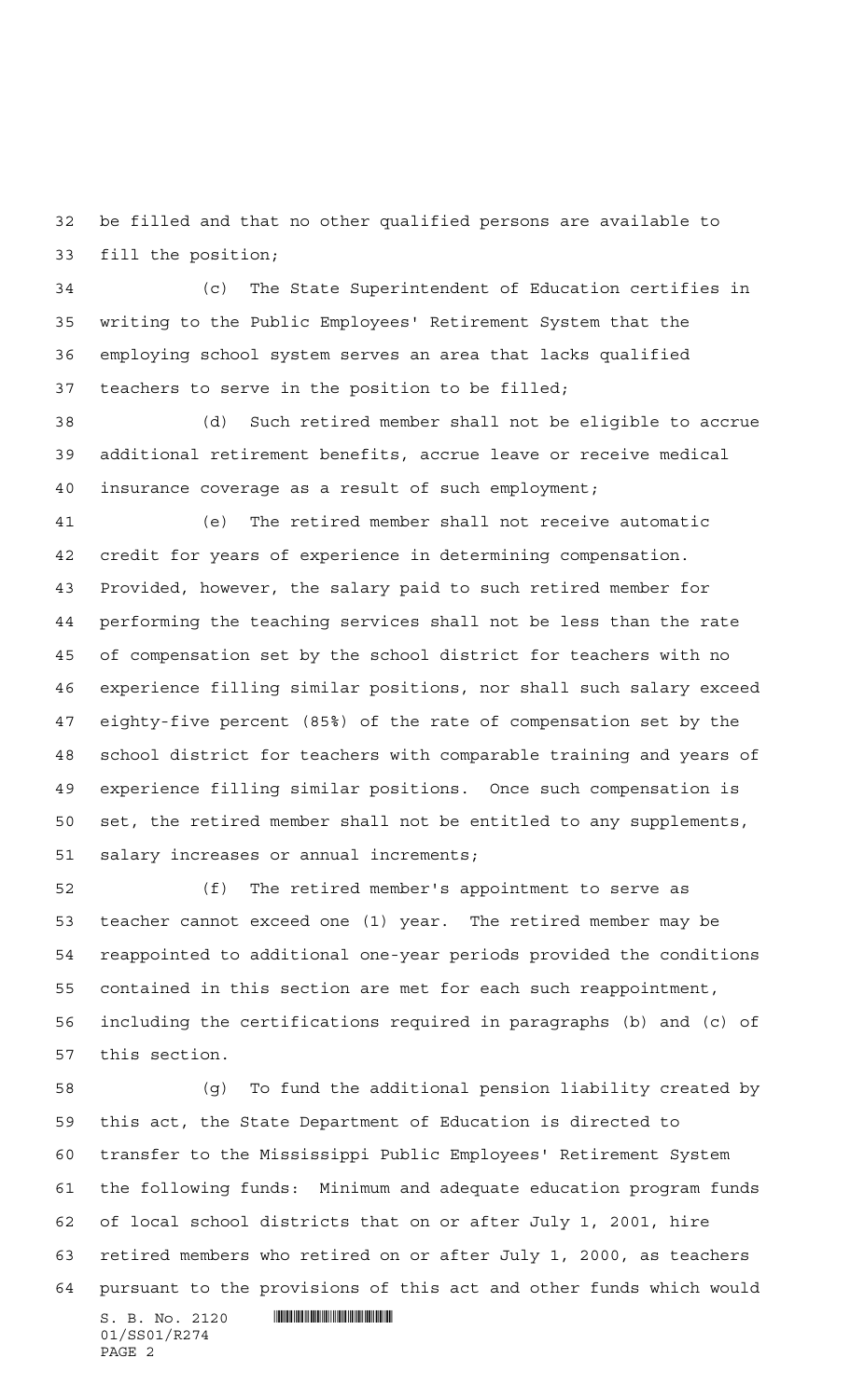have otherwise been payable to the agencies had the agencies not taken advantage of the provisions of this section.

 SECTION 2. Section 25-11-103, Mississippi Code of 1972, is amended as follows:

 25-11-103. The following words and phrases as used in Articles 1 and 3, unless a different meaning is plainly required by the context, shall have the following meanings:

 (a) "Accumulated contributions" shall mean the sum of all the amounts deducted from the compensation of a member and credited to his individual account in the annuity savings account, together with regular interest thereon as provided in Section 25-11-123.

 (b) "Actuarial cost" shall mean the amount of funds presently required to provide future benefits as determined by the board based on applicable tables and formulas provided by the actuary.

 (c) "Actuarial equivalent" shall mean a benefit of equal value to the accumulated contributions, annuity or benefit, as the case may be, when computed upon the basis of such mortality tables as shall be adopted by the board of trustees, and regular interest.

 (d) "Actuarial tables" shall mean such tables of mortality and rates of interest as shall be adopted by the board in accordance with the recommendation of the actuary.

 (e) "Agency" shall mean any governmental body employing persons in the state service.

 (f) "Average compensation" shall mean the average of the four (4) highest years of earned compensation reported for an employee in a fiscal or calendar year period, or combination thereof which do not overlap, or the last forty-eight (48) consecutive months of earned compensation reported for an employee. The four (4) years need not be successive or joined years of service. In no case shall the average compensation so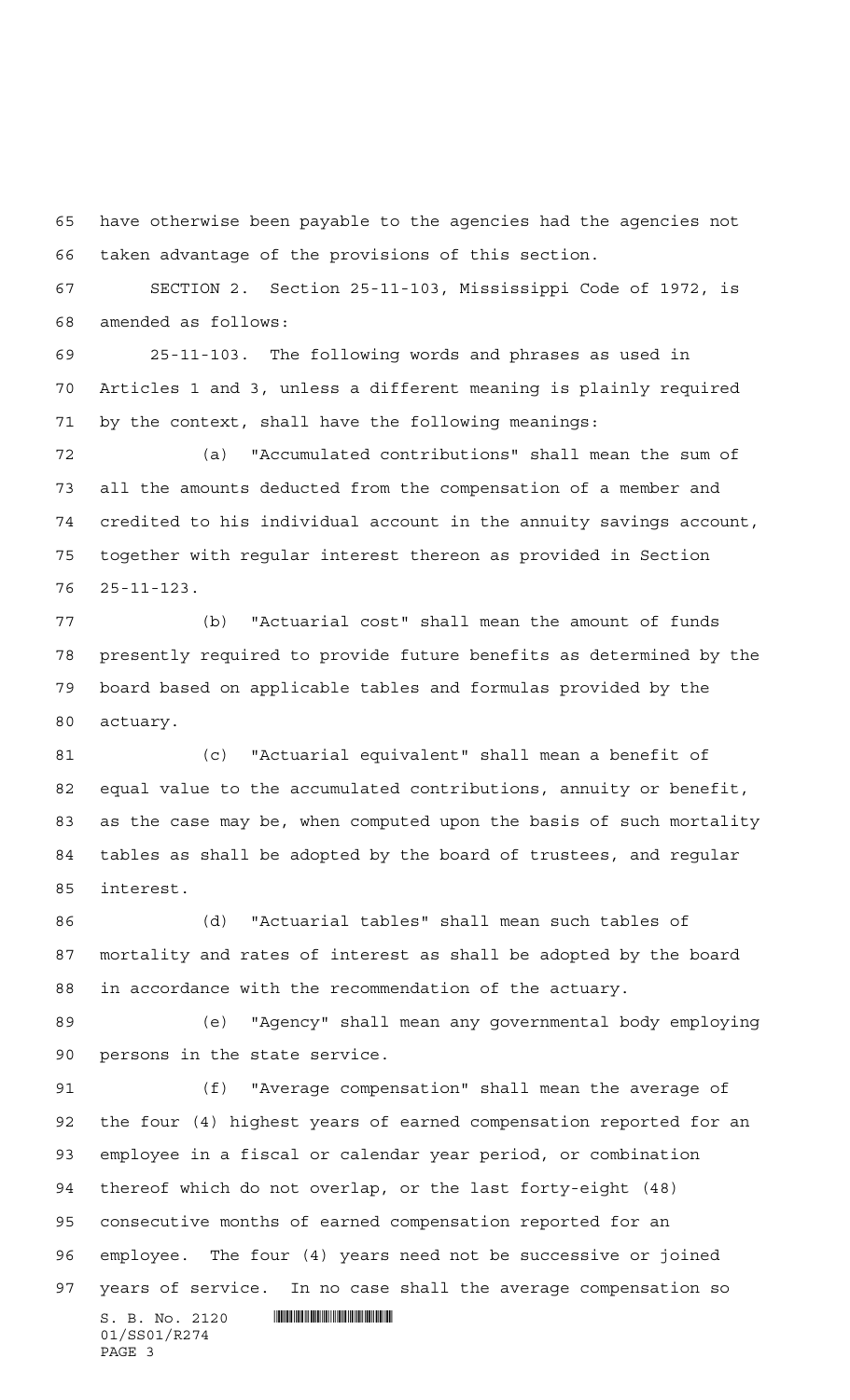$S. B. No. 2120$  . And the set of  $\blacksquare$  determined be in excess of One Hundred Twenty-five Thousand Dollars (\$125,000.00). In computing the average compensation, any amount paid in a lump sum for personal leave shall be included in the calculation to the extent that such amount does not exceed an amount which is equal to thirty (30) days of earned compensation and to the extent that it does not cause the employees' earned compensation to exceed the maximum reportable amount specified in Section 25-11-103(k); provided, however, that such thirty-day limitation shall not prevent the inclusion in the calculation of leave earned under federal regulations prior to July 1, 1976, and frozen as of that date as referred to in Section 25-3-99. Only the amount of lump sum pay for personal leave due and paid upon the death of a member attributable for up to one hundred fifty (150) days shall be used in the deceased member's average compensation calculation in determining the beneficiary's benefits. In computing the average compensation, no amounts shall be used which are in excess of the amount on which contributions were required and paid. If any member who is or has been granted any increase in annual salary or compensation of more than eight percent (8%) retires within twenty-four (24) months from the date that such increase becomes effective, then the board shall exclude that part of the increase in salary or compensation that exceeds eight percent (8%) in calculating that member's average compensation for retirement purposes. The board may enforce this provision by rule or regulation. However, increases in compensation in excess of eight percent (8%) per year granted within twenty-four (24) months of the date of retirement may be included in such calculation of average compensation if satisfactory proof is presented to the board showing that the increase in compensation was the result of an actual change in the position held or services rendered, or that such compensation increase was authorized by the State Personnel Board or was increased as a result of statutory enactment, and the employer

01/SS01/R274 PAGE 4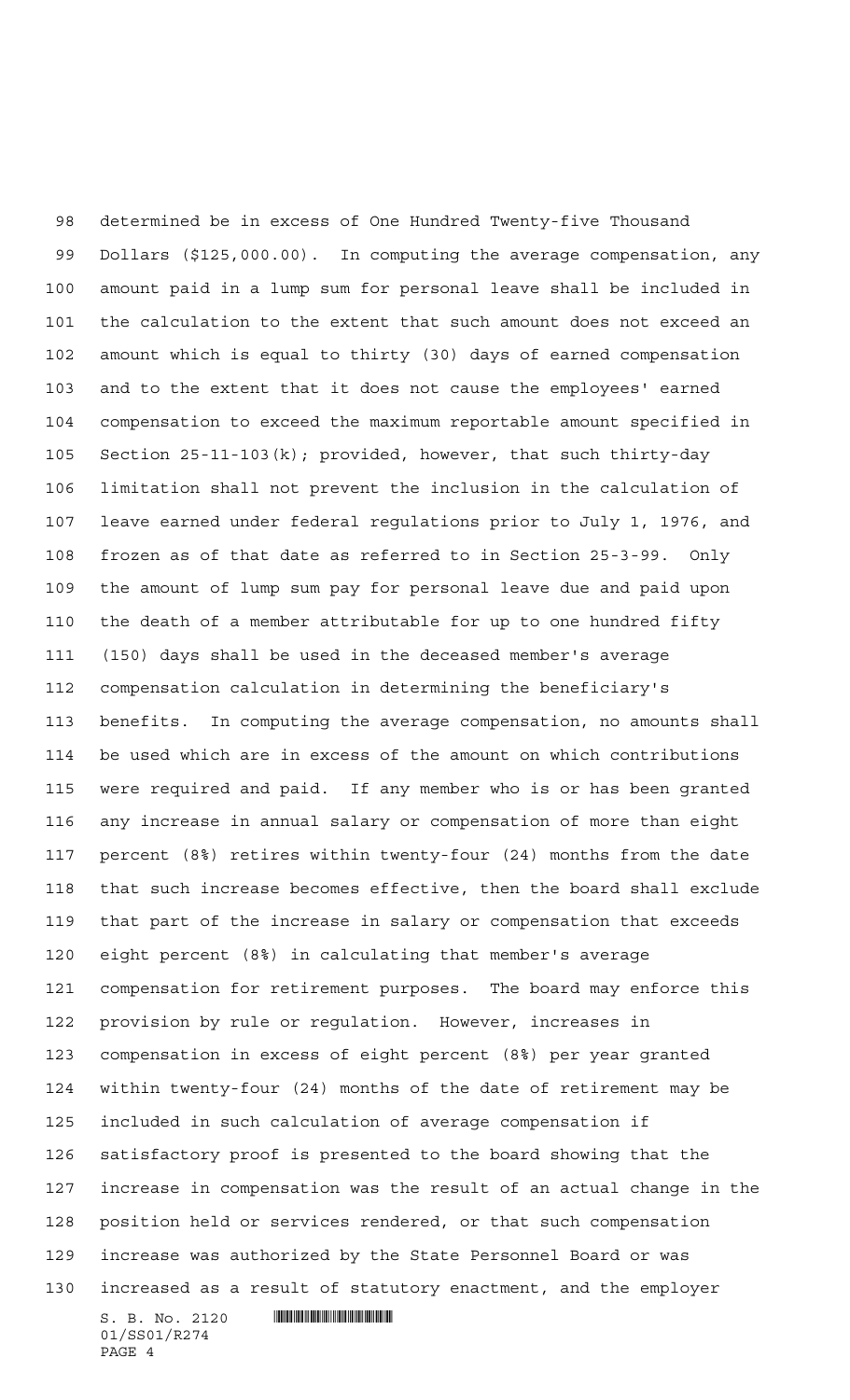furnishes an affidavit stating that such increase granted within the last twenty-four (24) months was not contingent on a promise or agreement of the employee to retire. Nothing in Section 25-3-31 shall affect the calculation of the average compensation of any member for the purposes of this article. The average compensation of any member who retires before July 1, 1992, shall not exceed the annual salary of the Governor.

 (g) "Beneficiary" shall mean any person entitled to receive a retirement allowance, an annuity or other benefit as provided by Articles 1 and 3. In the event of the death prior to retirement of any member whose spouse and/or children are not entitled to a retirement allowance on the basis that the member has less than four (4) years of service credit and/or has not been married for a minimum of one (1) year or the spouse has waived his or her entitlement to a retirement allowance pursuant to Section 25-11-114, the lawful spouse of a member at the time of the death of such member shall be the beneficiary of such member unless the member has designated another beneficiary subsequent to the date of marriage in writing, and filed such writing in the office of the executive director of the board of trustees. No designation or change of beneficiary shall be made in any other manner.

 (h) "Board" shall mean the board of trustees provided in Section 25-11-15 to administer the retirement system herein created.

 (i) "Creditable service" shall mean "prior service," "retroactive service" and all lawfully credited unused leave not exceeding the accrual rates and limitations provided in Section 25-3-91 et seq., as of the date of withdrawal from service plus "membership service" for which credit is allowable as provided in Section 25-11-109. Except to limit creditable service reported to the system for the purpose of computing an employee's retirement allowance or annuity or benefits provided in this article, nothing in this paragraph shall limit or otherwise restrict the power of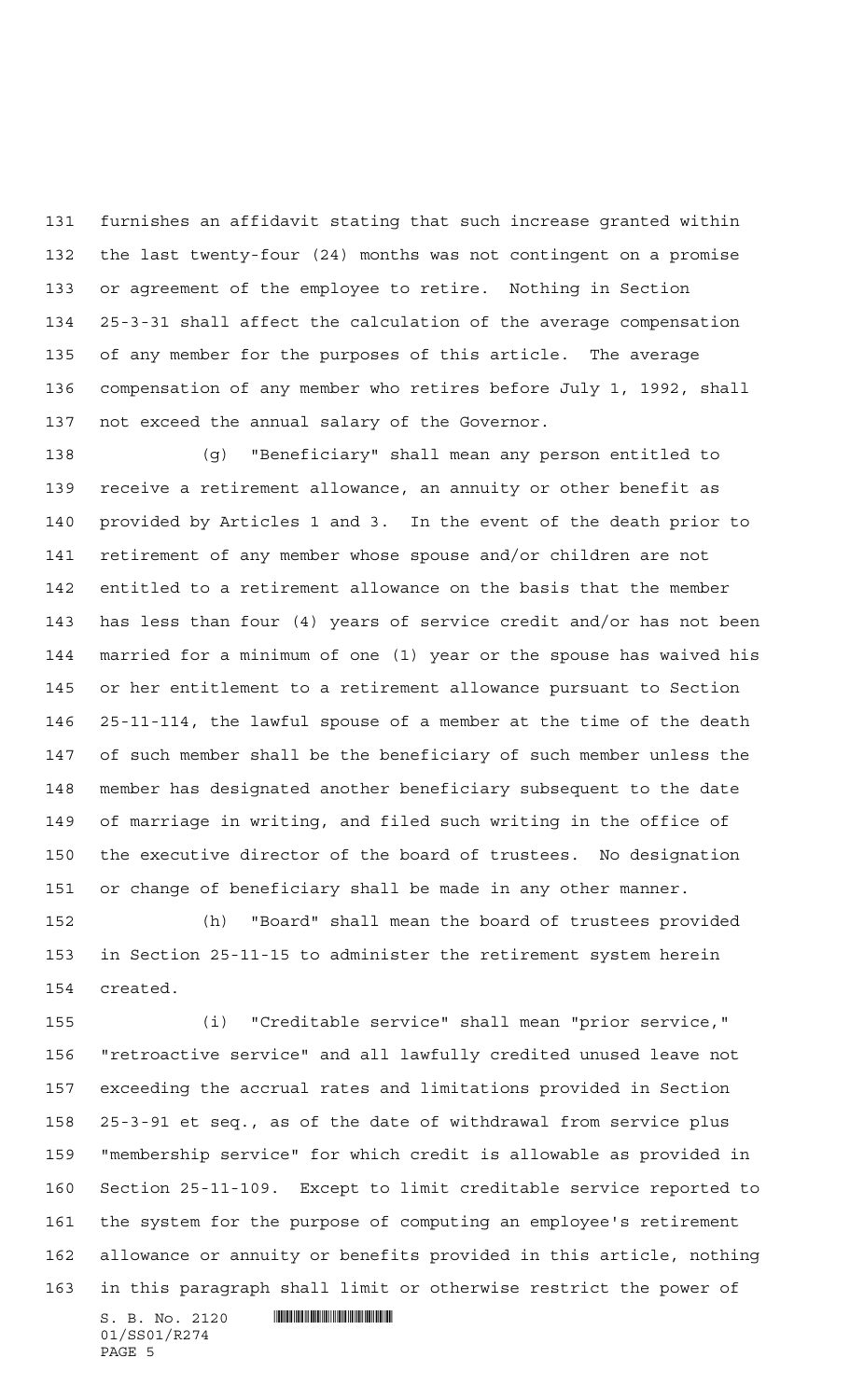the governing authority of a municipality or other political subdivision of the state to adopt such vacation and sick leave policies as it deems necessary.

 (j) "Child" means either a natural child of the member, a child that has been made a child of the member by applicable court action before the death of the member, or a child under the permanent care of the member at the time of the latter's death, which permanent care status shall be determined by evidence satisfactory to the board.

 $S. B. No. 2120$  .  $\blacksquare$  (k) "Earned compensation" shall mean the full amount earned by an employee for a given pay period including any maintenance furnished up to a maximum of One Hundred Twenty-five Thousand Dollars (\$125,000.00) per year, and proportionately for less than one (1) year of service. The value of such maintenance when not paid in money shall be fixed by the employing state agency, and, in case of doubt, by the board of trustees as defined in Section 25-11-15. In any case, earned compensation shall be limited to the regular periodic compensation paid, exclusive of litigation fees, bond fees, and other similar extraordinary nonrecurring payments. In addition, any member in a covered position, as defined by Public Employees' Retirement System laws and regulations, who is also employed by another covered agency or political subdivision shall have the earnings of that additional employment reported to the Public Employees' Retirement System regardless of whether the additional employment is sufficient in itself to be a covered position. In the case of fee officials, the net earnings from their office after deduction of expenses shall apply, except that in no case shall earned compensation be less than the total direct payments made by the state or governmental subdivisions to the official, and employer and employee contributions shall be paid thereon. In the case of members of the state Legislature, all remuneration or amounts paid, except mileage allowance, shall apply. The amount by which

01/SS01/R274 PAGE 6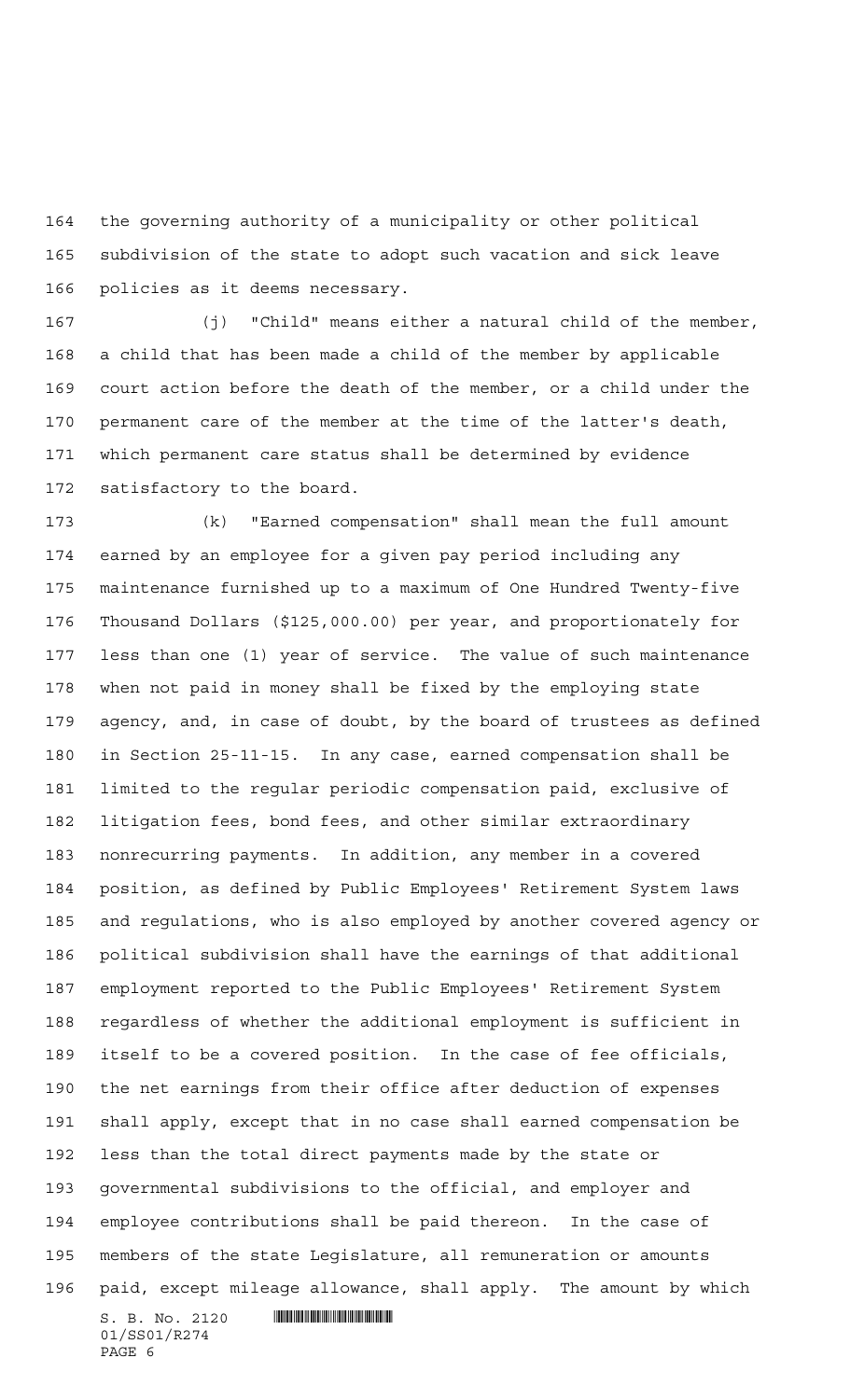an eligible employee's salary is reduced pursuant to a salary reduction agreement authorized under Section 25-17-5 shall be included as earned compensation under this paragraph, provided this inclusion does not conflict with federal law, including federal regulations and federal administrative interpretations thereunder, pertaining to the Federal Insurance Contributions Act or to Internal Revenue Code Section 125 cafeteria plans. Compensation in addition to an employee's base salary that is paid to the employee pursuant to the vacation and sick leave policies of a municipality or other political subdivision of the state that employs him which exceeds the maximums authorized by Section 25-3-91 et seq., shall be excluded from the calculation of earned compensation under this article. The maximum salary applicable for retirement purposes before July 1, 1992, shall be the salary of the Governor. Nothing in Section 25-3-31 shall affect the determination of the earned compensation of any member for the purposes of this article.

 (l) "Employee" means any person legally occupying a position in the state service, and shall include the employees of the retirement system created hereunder.

 (m) "Employer" shall mean the State of Mississippi or any of its departments, agencies or subdivisions from which any employee receives his compensation.

 (n) "Executive director" shall mean the secretary to the board of trustees, as provided in Section 25-11-15(9), and the administrator of the Public Employees' Retirement System and all systems under the management of the board of trustees. Wherever the term "Executive Secretary of the Public Employees' Retirement System" or "executive secretary" appears in this article or in any other provision of law, it shall be construed to mean the Executive Director of the Public Employees' Retirement System.

01/SS01/R274 PAGE 7

 $S. B. No. 2120$  .  $\blacksquare$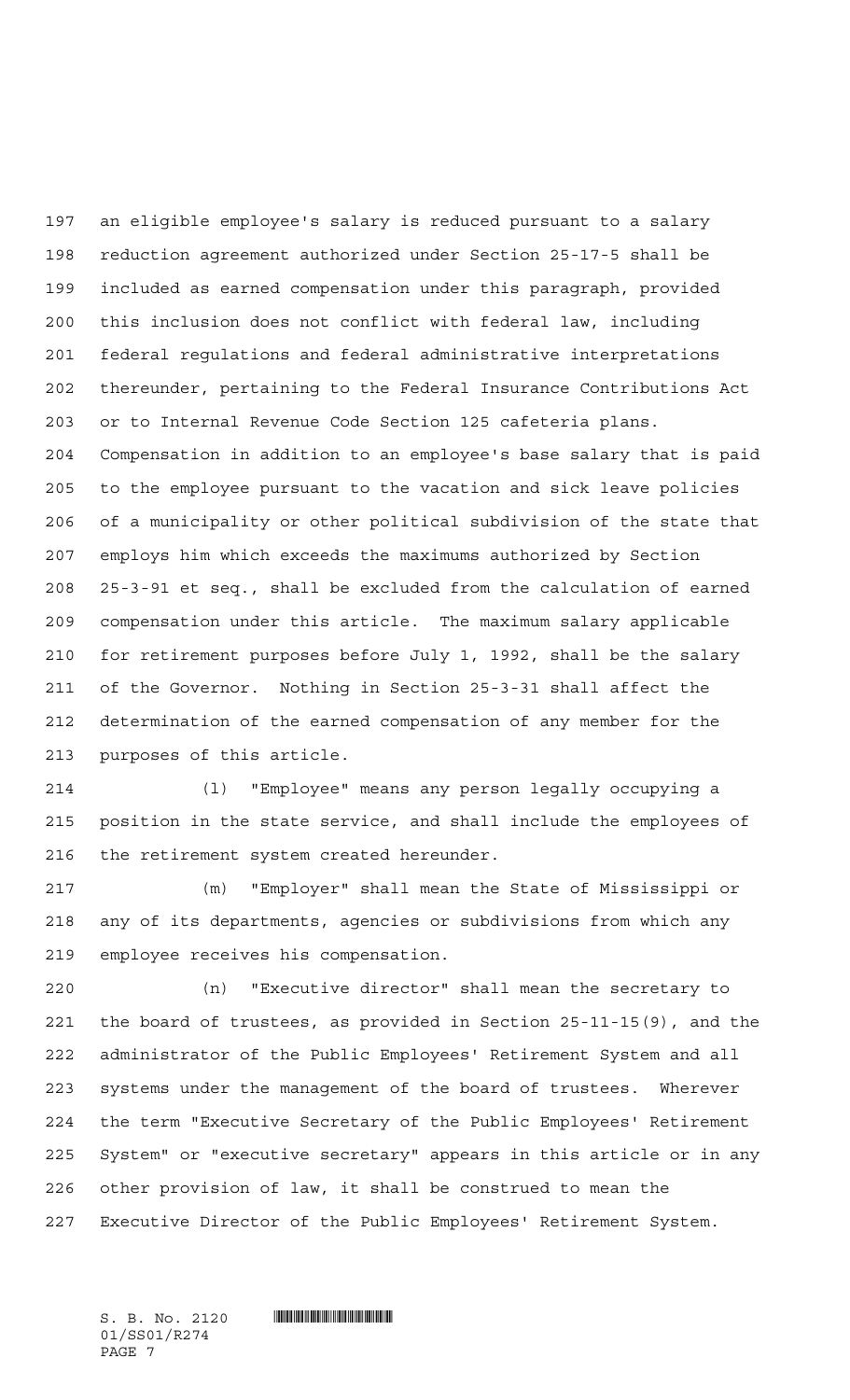(o) "Fiscal year" shall mean the period beginning on July 1 of any year and ending on June 30 of the next succeeding year.

 (p) "Medical board" shall mean the board of physicians or any governmental or nongovernmental disability determination service designated by the board of trustees that is qualified to make disability determinations as provided for in Section 25-11-119.

 (q) "Member" shall mean any person included in the membership of the system as provided in Section 25-11-105.

 (r) "Membership service" shall mean service as an employee rendered while a member of the retirement system.

 (s) "Position" means any office or any employment in the state service, or two (2) or more of them, the duties of which call for services to be rendered by one (1) person, including positions jointly employed by federal and state agencies administering federal and state funds. The employer shall determine upon initial employment and during the course of employment of an employee who does not meet the criteria for coverage in the Public Employees' Retirement System based on the position held, whether the employee is or becomes eligible for coverage in the Public Employees' Retirement System based upon any other employment in a covered agency or political subdivision. If or when the employee meets the eligibility criteria for coverage in such other position, then the employer must withhold contributions and report wages from the noncovered position in accordance with the provisions for reporting of earned compensation. Failure to deduct and report those contributions shall not relieve the employee or employer of liability thereof. The board shall adopt such rules and regulations as necessary to implement and enforce this provision.

 (t) "Prior service" shall mean service rendered before February 1, 1953, for which credit is allowable under Sections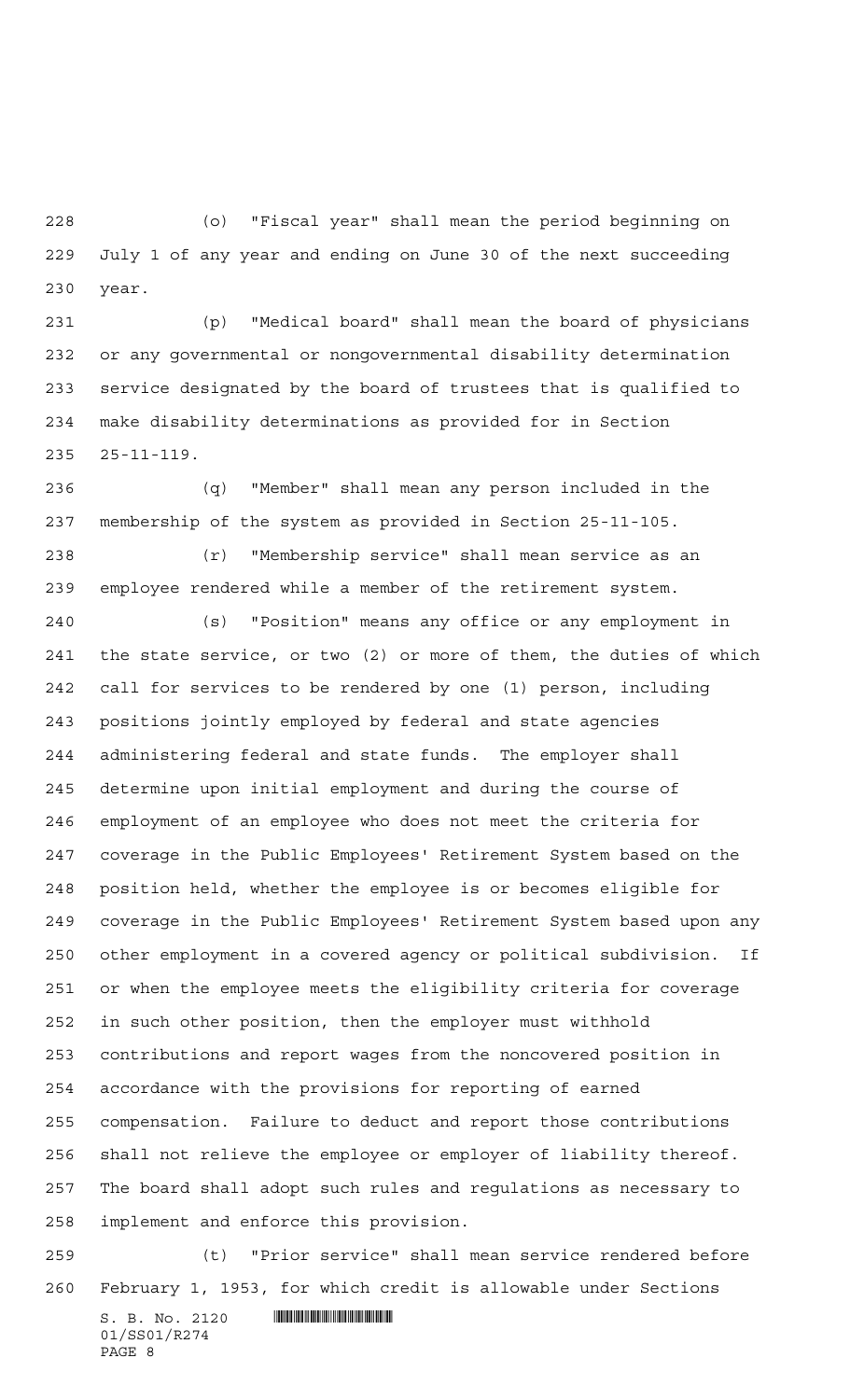25-11-105 and 25-11-109, and which shall allow prior service for any person who is now or becomes a member of the Public Employees' Retirement System and who does contribute to the system for a minimum period of four (4) years.

 (u) "Regular interest" shall mean interest compounded annually at such a rate as shall be determined by the board in accordance with Section 25-11-121.

 (v) "Retirement allowance" shall mean an annuity for life as provided in this article, payable each year in twelve (12) equal monthly installments beginning as of the date fixed by the board. The retirement allowance shall be calculated in accordance with Section 25-11-111. Provided, any spouse who received a spouse retirement benefit in accordance with Section 25-11-111(d) prior to March 31, 1971, and said benefits were terminated because of eligibility for a social security benefit, may again receive his spouse retirement benefit from and after making application with the board of trustees to reinstate such spouse retirement benefit.

 (w) "Retroactive service" shall mean service rendered after February 1, 1953, for which credit is allowable under Section 25-11-105(b) and Section 25-11-105(k).

 (x) "System" shall mean the Public Employees' Retirement System of Mississippi established and described in Section 25-11-101.

 (y) "State" shall mean the State of Mississippi or any political subdivision thereof or instrumentality thereof.

 (z) "State service" shall mean all offices and positions of trust or employment in the employ of the state, or any political subdivision or instrumentality thereof, which elect to participate as provided by Section 25-11-105(f), including the position of elected or fee officials of the counties and their deputies and employees performing public services or any department, independent agency, board or commission thereof, and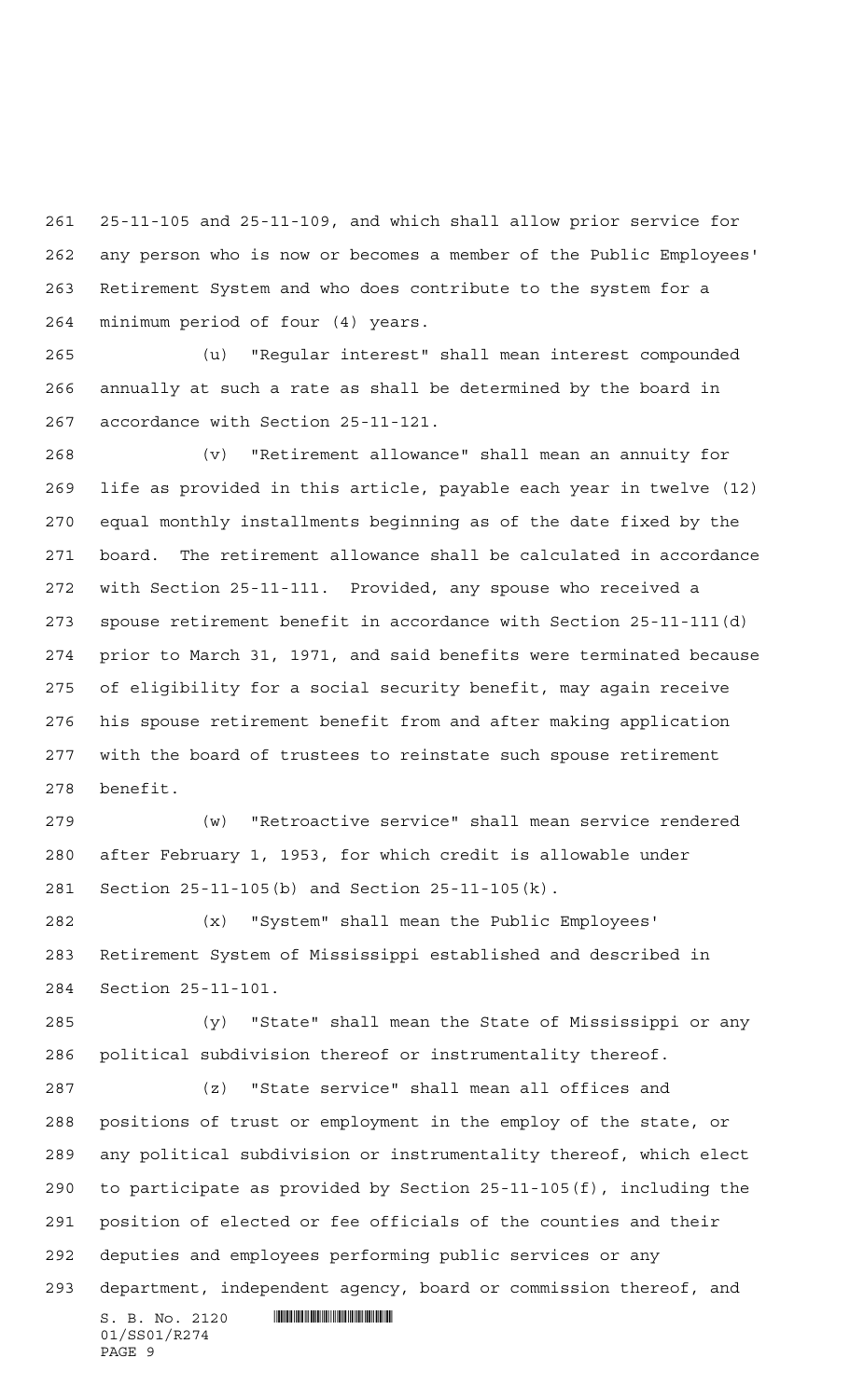shall also include all offices and positions of trust or employment in the employ of joint state and federal agencies administering state and federal funds and service rendered by employees of the public schools. Effective July 1, 1973, all nonprofessional public school employees, such as bus drivers, janitors, maids, maintenance workers and cafeteria employees, shall have the option to become members in accordance with Section 25-11-105(b), and shall be eligible to receive credit for services prior to July 1, 1973, provided the contributions and interest are paid by the employee in accordance with said section; provided, further, that the county or municipal separate school district may pay the employer contribution and pro rata share of interest of the retroactive service from available funds. From and after July 1, 1998, retroactive service credit shall be purchased at the actuarial cost in accordance with Section 25-11-105(b).

 (aa) "Withdrawal from service" shall mean complete severance of employment in the state service of any member by resignation, dismissal or discharge, except in the case of persons who become eligible to receive a retirement allowance under this article and who choose to receive the retirement allowance during their employment as teachers as authorized by Section 25-11-126.

 (bb) The masculine pronoun, wherever used, shall include the feminine pronoun.

 SECTION 3. Section 25-11-105, Mississippi Code of 1972, is amended as follows:

25-11-105. **I. THOSE WHO ARE ELIGIBLE FOR MEMBERSHIP**

PAGE 10

 The membership of this retirement system shall be composed as follows:

 $S. B. No. 2120$  .  $\blacksquare$ 01/SS01/R274 (a) All persons who shall become employees in the state service after January 31, 1953, and whose wages are subject to payroll taxes and are lawfully reported on IRS Form W-2, except 325 (i) those persons who are specifically excluded, (ii) those persons as to whom election is provided in Articles 1 and 3, or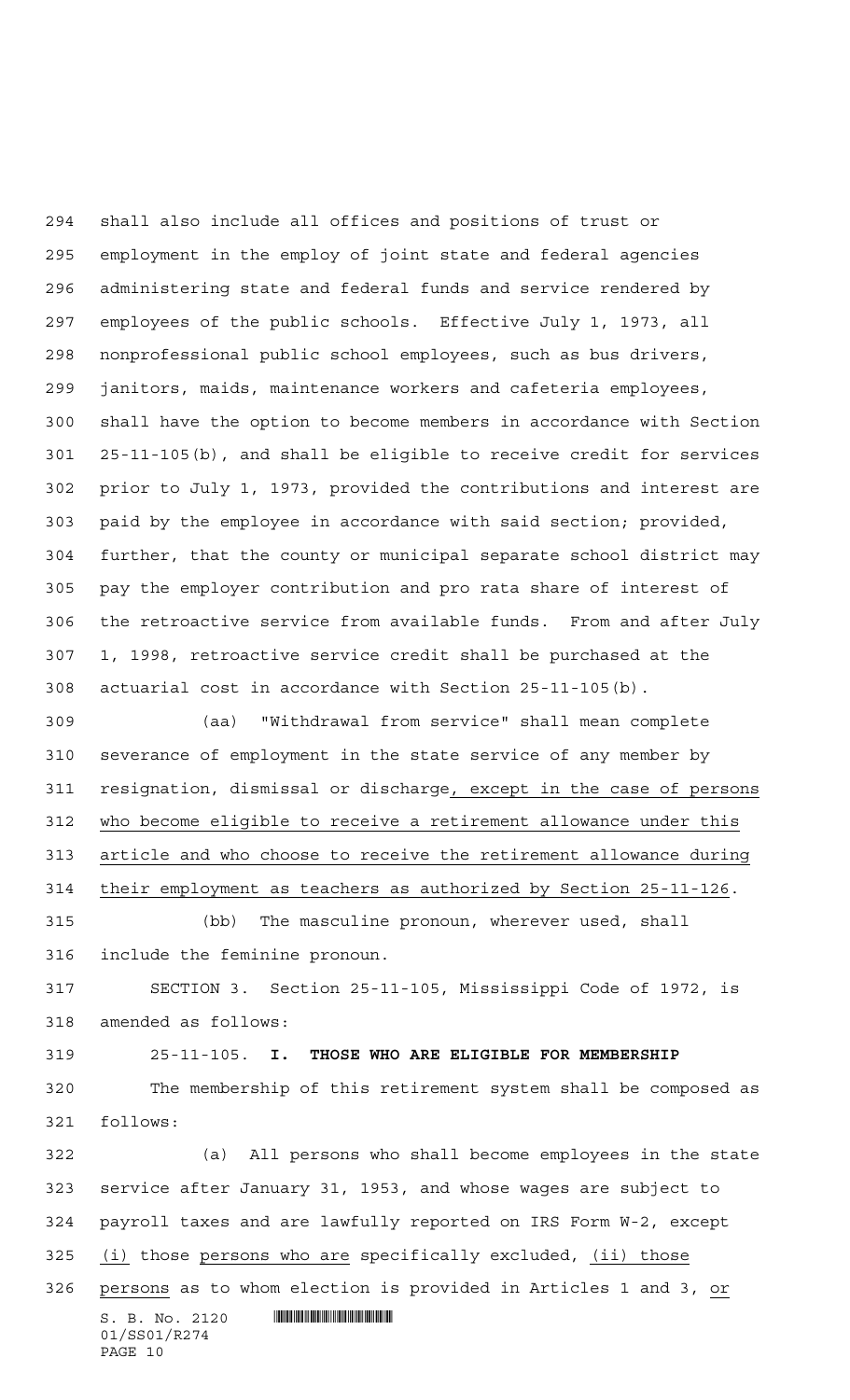(iii) those persons who choose to receive or continue receiving a

 retirement allowance during their employment as teachers as authorized by Section 25-11-126, shall become members of the retirement system as a condition of their employment.

 (b) All persons who shall become employees in the state service after January 31, 1953, except those specifically excluded or as to whom election is provided in Articles 1 and 3, unless they shall file with the board prior to the lapse of sixty (60) days of employment or sixty (60) days after the effective date of the cited articles, whichever is later, on a form prescribed by the board, a notice of election not to be covered by the membership of the retirement system and a duly executed waiver of all present and prospective benefits which would otherwise inure to them on account of their participation in the system, shall become members of the retirement system; provided, however, that no credit for prior service will be granted to members until they have contributed to Article 3 of the retirement system for a minimum period of at least four (4) years. Such members shall receive credit for services performed prior to January 1, 1953, in employment now covered by Article 3, but no credit shall be granted for retroactive services between January 1, 1953, and the date of their entry into the retirement system unless the employee pays into the retirement system both the employer's and the employee's contributions on wages paid him during the period from January 31, 1953, to the date of his becoming a contributing member, together with interest at the rate determined by the board of trustees. Members reentering after withdrawal from service shall qualify for prior service under the provisions of Section 25-11-117. From and after July 1, 1998, upon eligibility as noted above, the member may receive credit for such retroactive service provided:

01/SS01/R274 PAGE 11

 $S. B. No. 2120$  .  $\blacksquare$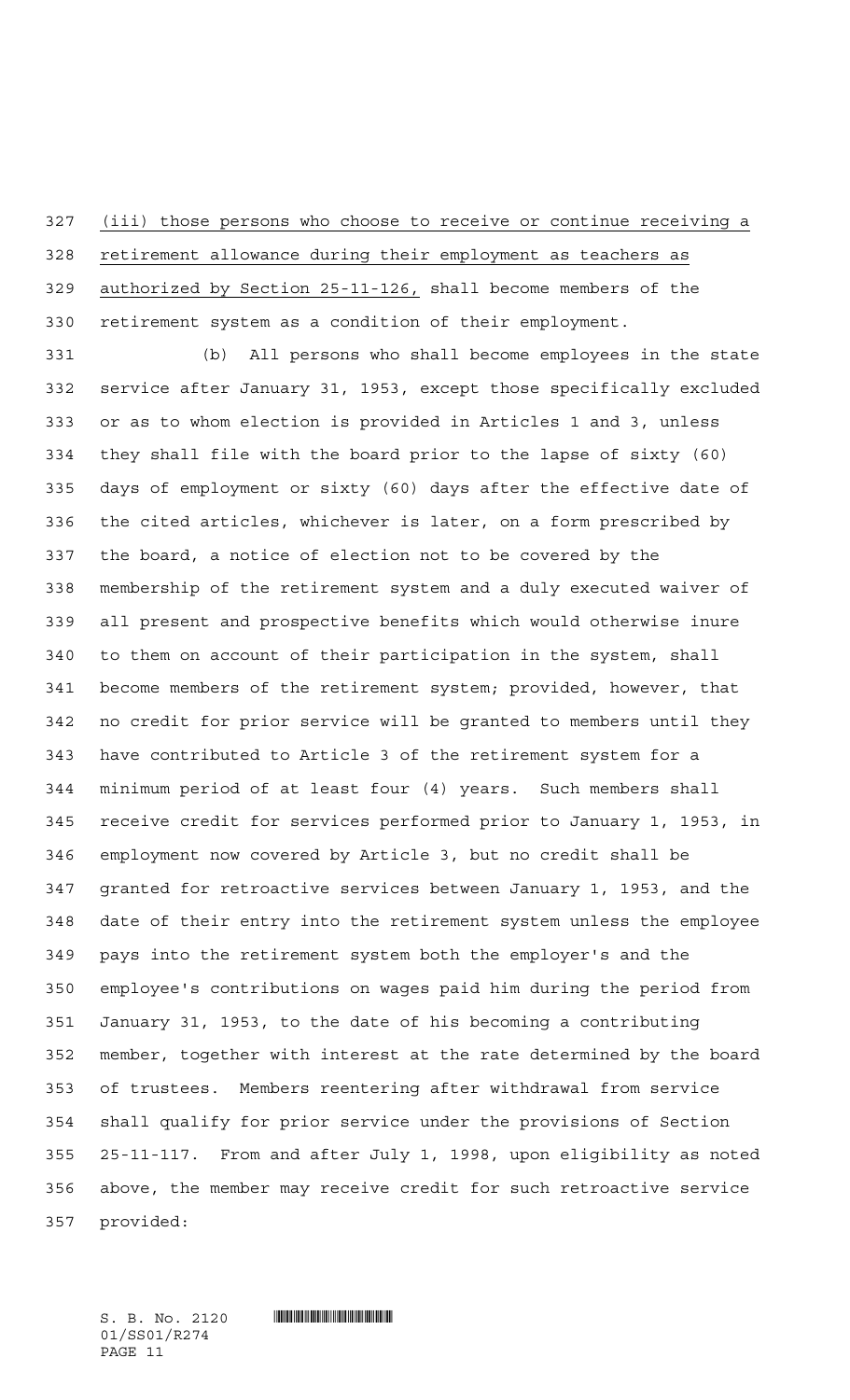(1) The member shall furnish proof satisfactory to the board of trustees of certification of such service from the covered employer where the services were performed; and

 (2) The member shall pay to the retirement system on the date he or she is eligible for such credit or at any time thereafter prior to the date of retirement the actuarial cost for each year of such creditable service. The provisions of this subparagraph (2) shall be subject to the limitations of Section 415 of the Internal Revenue Code and regulations promulgated thereunder.

 Nothing contained in this paragraph (b) shall be construed to limit the authority of the board to allow the correction of reporting errors or omissions based on the payment of the employee and employer contributions plus applicable interest.

 (c) All persons who shall become employees in the state service after January 31, 1953, and who are eligible for membership in any other retirement system shall become members of this retirement system as a condition of their employment unless they elect at the time of their employment to become a member of such other system.

 (d) All persons who are employees in the state service on January 31, 1953, and who are members of any nonfunded retirement system operated by the State of Mississippi, or any of its departments or agencies, shall become members of this system with prior service credit unless, before February 1, 1953, they shall file a written notice with the board of trustees that they do not elect to become members.

 (e) All persons who are employees in the state service on January 31, 1953, and who under existing laws are members of any fund operated for the retirement of employees by the State of Mississippi, or any of its departments or agencies, shall not be entitled to membership in this retirement system unless, before February 1, 1953, any such person shall indicate by a notice filed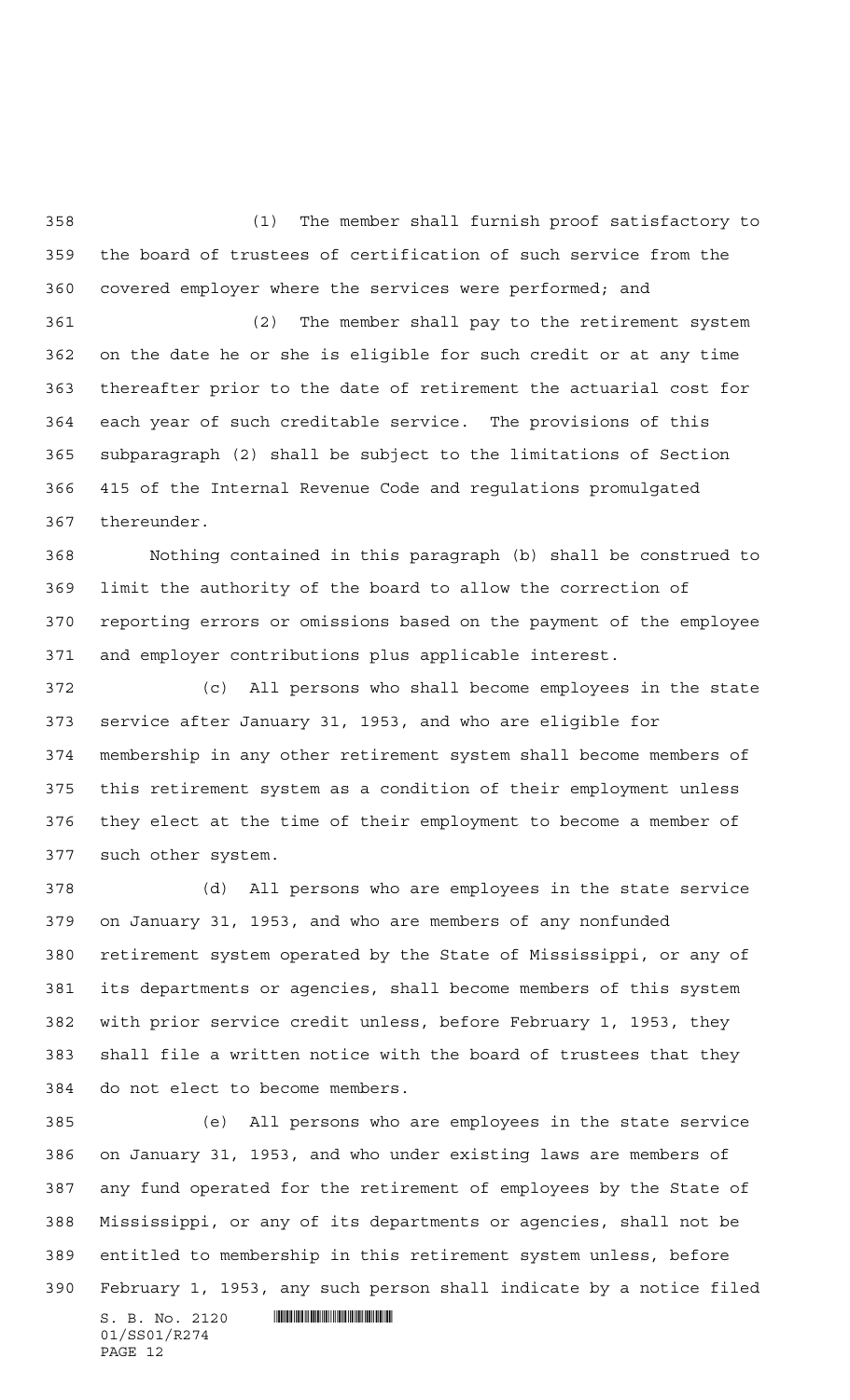with the board, on a form prescribed by the board, his individual election and choice to participate in this system, but no such person shall receive prior service credit unless he becomes a member on or before February 1, 1953.

 (f) Each political subdivision of the state and each instrumentality of the state or a political subdivision, or both, is hereby authorized to submit, for approval by the board of trustees, a plan for extending the benefits of this article to employees of any such political subdivision or instrumentality. Each such plan or any amendment to the plan for extending benefits thereof shall be approved by the board of trustees if it finds that such plan, or such plan as amended, is in conformity with such requirements as are provided in Articles 1 and 3; however, upon approval of such plan or any such plan heretofore approved by the board of trustees, the approved plan shall not be subject to cancellation or termination by the political subdivision or instrumentality, except that any community hospital serving a municipality that joined the Public Employees' Retirement System as of November 1, 1956, to offer social security coverage for its employees and subsequently extended retirement annuity coverage to its employees as of December 1, 1965, may, upon documentation of extreme financial hardship, have future retirement annuity coverage cancelled or terminated at the discretion of the board of trustees. No such plan shall be approved unless:

 (1) It provides that all services which constitute employment as defined in Section 25-11-5 and are performed in the employ of the political subdivision or instrumentality, by any employees thereof, shall be covered by the plan; with the exception of municipal employees who are already covered by existing retirement plans; provided, however, those employees in this class may elect to come under the provisions of this article; (2) It specifies the source or sources from which

the funds necessary to make the payments required by paragraph (d)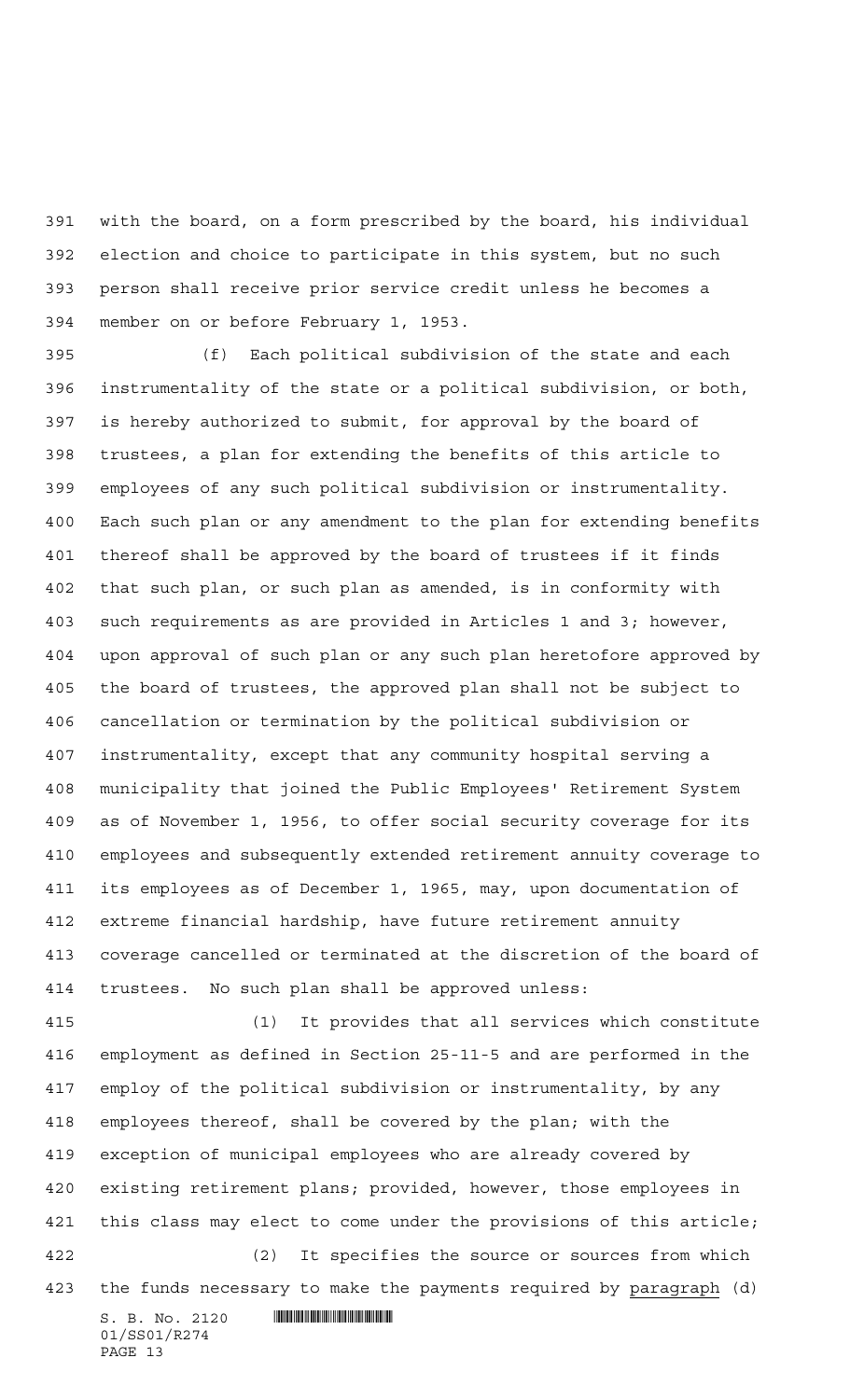of Section 25-11-123 and of paragraph (f)(5)B and C of this section are expected to be derived and contains reasonable assurance that such sources will be adequate for such purpose;

 (3) It provides for such methods of administration of the plan by the political subdivision or instrumentality as are found by the board of trustees to be necessary for the proper and efficient administration thereof;

 (4) It provides that the political subdivision or instrumentality will make such reports, in such form and containing such information, as the board of trustees may from time to time require;

 (5) It authorizes the board of trustees to terminate the plan in its entirety in the discretion of the board if it finds that there has been a failure to comply substantially with any provision contained in such plan, such termination to take effect at the expiration of such notice and on such conditions as may be provided by regulations of the board and as may be consistent with applicable federal law.

 A. The board of trustees shall not finally 443 refuse to approve a plan submitted under paragraph (f), and shall not terminate an approved plan without reasonable notice and opportunity for hearing to each political subdivision or instrumentality affected thereby. The board's decision in any such case shall be final, conclusive and binding unless an appeal be taken by the political subdivision or instrumentality aggrieved thereby to the Circuit Court of Hinds County, Mississippi, in accordance with the provisions of law with respect to civil causes by certiorari.

 B. Each political subdivision or instrumentality as to which a plan has been approved under this section shall pay into the contribution fund, with respect to wages (as defined in Section 25-11-5), at such time or times as the board of trustees may by regulation prescribe, contributions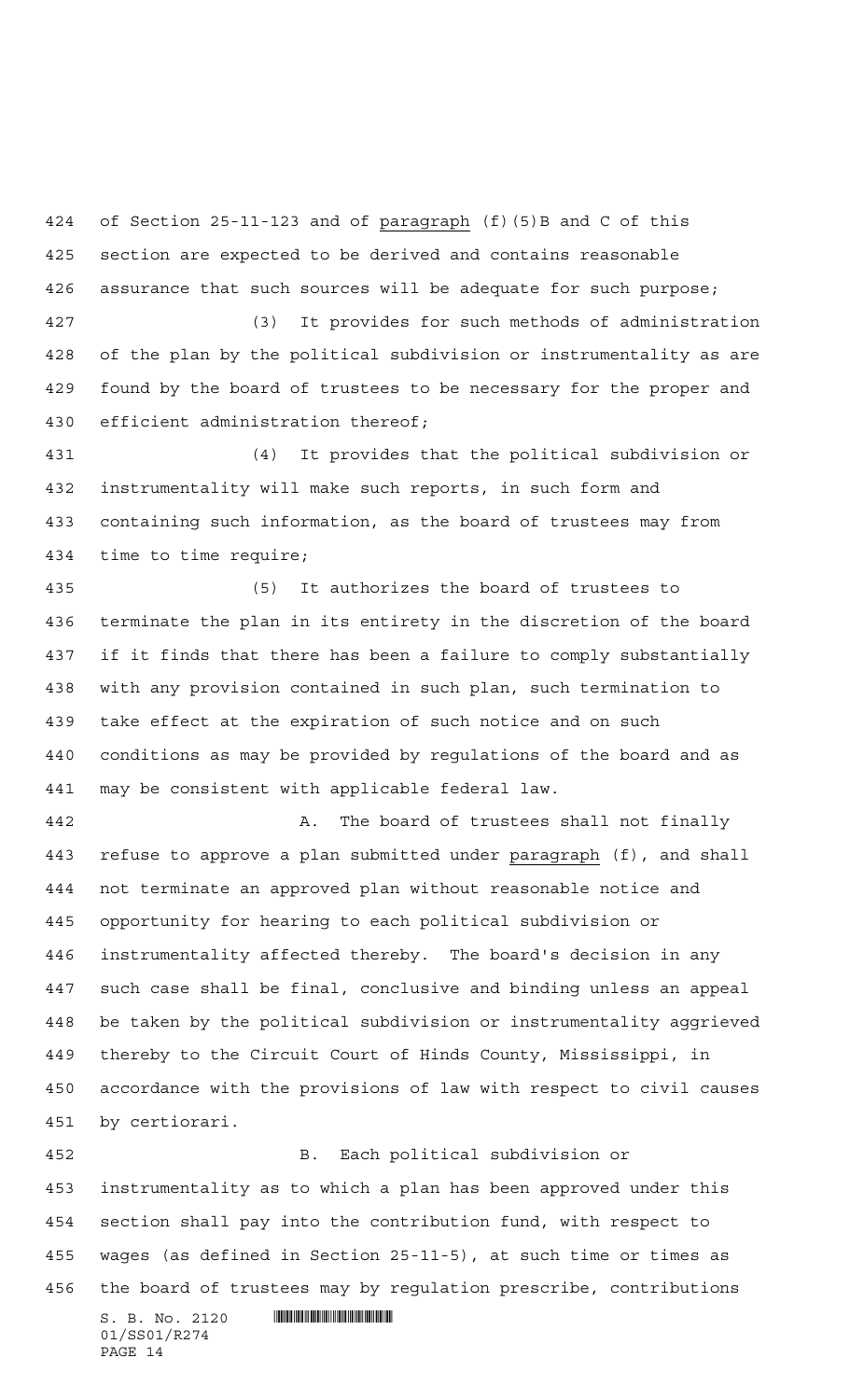in the amounts and at the rates specified in the applicable agreement entered into by the board.

 C. Every political subdivision or instrumentality required to make payments under paragraph (f)(5)B hereof is authorized, in consideration of the employees' retention in or entry upon employment after enactment of Articles 1 and 3, to impose upon its employees, as to services which are covered by an approved plan, a contribution with respect to wages (as defined in Section 25-11-5) not exceeding the amount provided in Section 25-11-123(d) if such services constituted employment within the meaning of Articles 1 and 3, and to deduct the amount of such contribution from the wages as and when paid. Contributions so collected shall be paid into the contribution fund as partial discharge of the liability of such political subdivisions or 471 instrumentalities under paragraph (f)(5)B hereof. Failure to deduct such contribution shall not relieve the employee or employer of liability thereof.

 D. Any state agency, school, political subdivision, instrumentality or any employer that is required to submit contribution payments or wage reports under any section of this chapter shall be assessed interest on delinquent payments or wage reports as determined by the board of trustees in accordance with rules and regulations adopted by the board and such assessed interest may be recovered by action in a court of competent jurisdiction against such reporting agency liable therefor or may, upon due certification of delinquency and at the request of the board of trustees, be deducted from any other monies payable to such reporting agency by any department or agency of the state. E. Each political subdivision of the state and each instrumentality of the state or a political subdivision

 or subdivisions which submits a plan for approval of the board, as provided in this section, shall reimburse the board for coverage into the expense account, its pro rata share of the total expense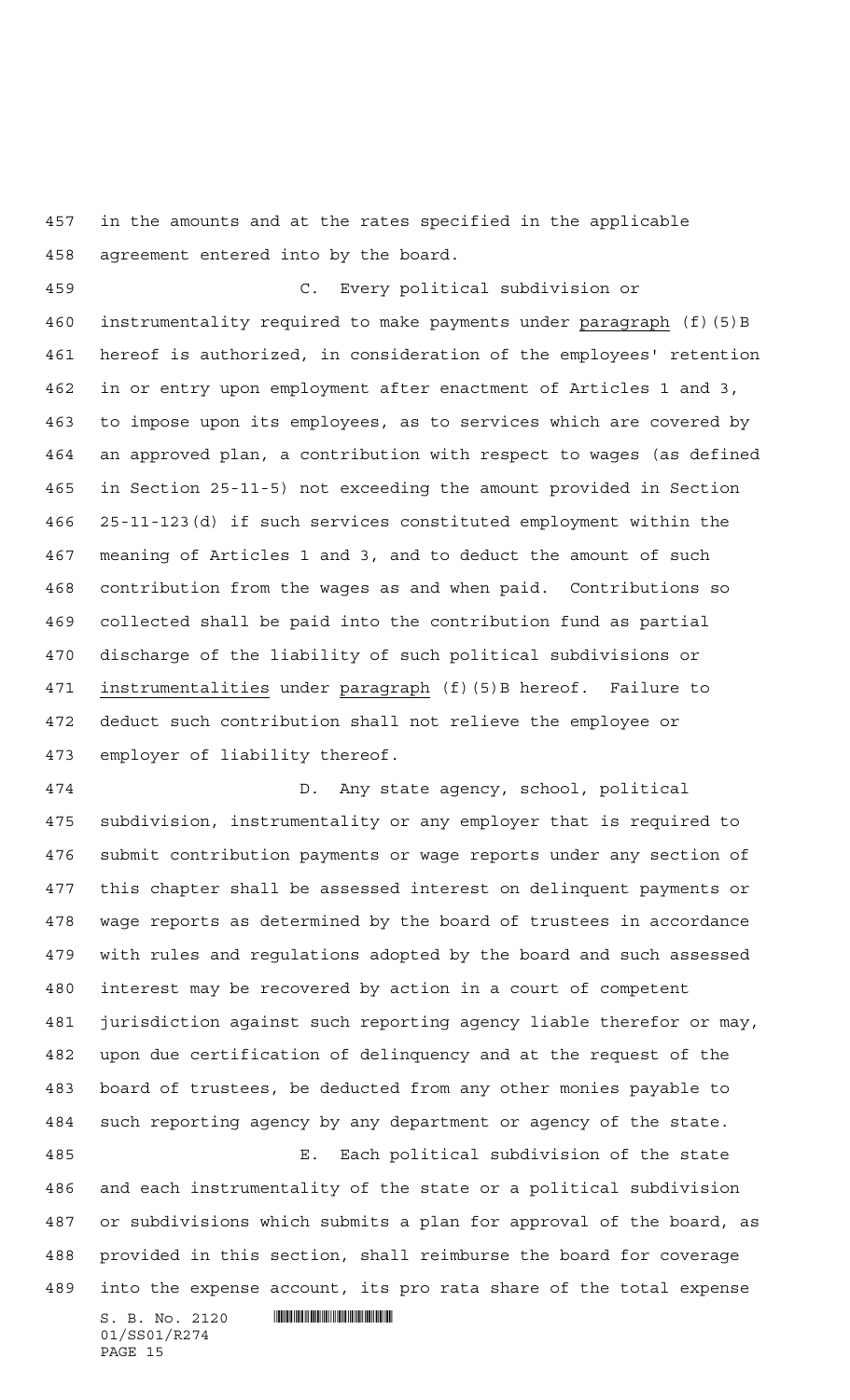of administering Articles 1 and 3 as provided by regulations of said board.

 (g) The board may, in its discretion, deny the right of membership in this system to any class of employees whose compensation is only partly paid by the state or who are occupying positions on a part-time or intermittent basis. The board may, in its discretion, make optional with employees in any such classes their individual entrance into this system.

 (h) An employee whose membership in this system is contingent on his own election, and who elects not to become a member, may thereafter apply for and be admitted to membership; but no such employee shall receive prior service credit unless he becomes a member prior to July 1, 1953, except as provided in paragraph (b).

 (i) In the event any member of this system should change his employment to any agency of the state having an actuarially funded retirement system, the board of trustees may authorize the transfer of the member's creditable service and of the present value of the member's employer's accumulation account and of the present value of the member's accumulated membership contributions to such other system, provided the employee agrees to the transfer of his accumulated membership contributions and provided such other system is authorized to receive and agrees to make such transfer.

 In the event any member of any other actuarially funded system maintained by an agency of the state changes his employment to an agency covered by this system, the board of trustees may authorize the receipt of the transfer of the member's creditable service and of the present value of the member's employer's accumulation account and of the present value of the member's accumulated membership contributions from such other system, provided the employee agrees to the transfer of his accumulated

01/SS01/R274 PAGE 16

 $S. B. No. 2120$  . And the set of  $\blacksquare$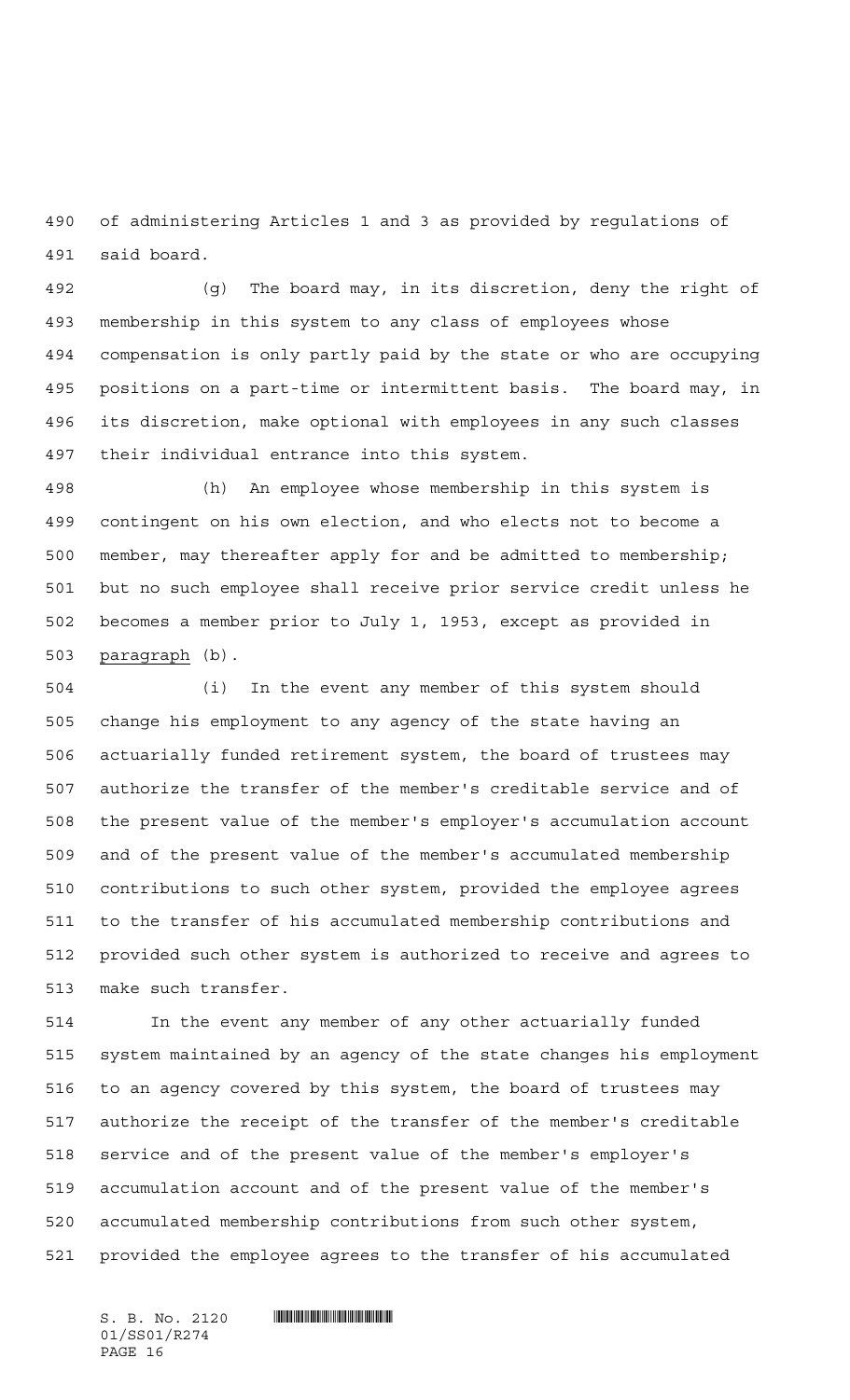membership contributions to this system and provided the other system is authorized and agrees to make such transfer.

 (j) Wherever herein state employment is referred to, it shall include joint employment by state and federal agencies of all kinds.

 (k) Employees of a political subdivision or instrumentality who were employed by such political subdivision or instrumentality prior to an agreement between such entity and the Public Employees' Retirement System to extend the benefits of this article to its employees, and which agreement provides for the establishment of retroactive service credit, and who have been members of the retirement system and have remained contributors to the retirement system for four (4) years, may receive credit for such retroactive service with such political subdivision or instrumentality, provided the employee and/or employer, as provided under the terms of the modification of the joinder agreement in allowing such coverage, pay into the retirement system the employer's and employee's contributions on wages paid the member during such previous employment, together with interest or actuarial cost as determined by the board covering the period from the date the service was rendered until the payment for the credit for such service was made. Such wages shall be verified by the Social Security Administration or employer payroll records. Effective July 1, 1998, upon eligibility as noted above, a member may receive credit for such retroactive service with such political subdivision or instrumentality provided:

 (1) The member shall furnish proof satisfactory to the board of trustees of certification of such services from the political subdivision or instrumentality where the services were rendered or verification by the Social Security Administration; and

 (2) The member shall pay to the retirement system on the date he or she is eligible for such credit or at any time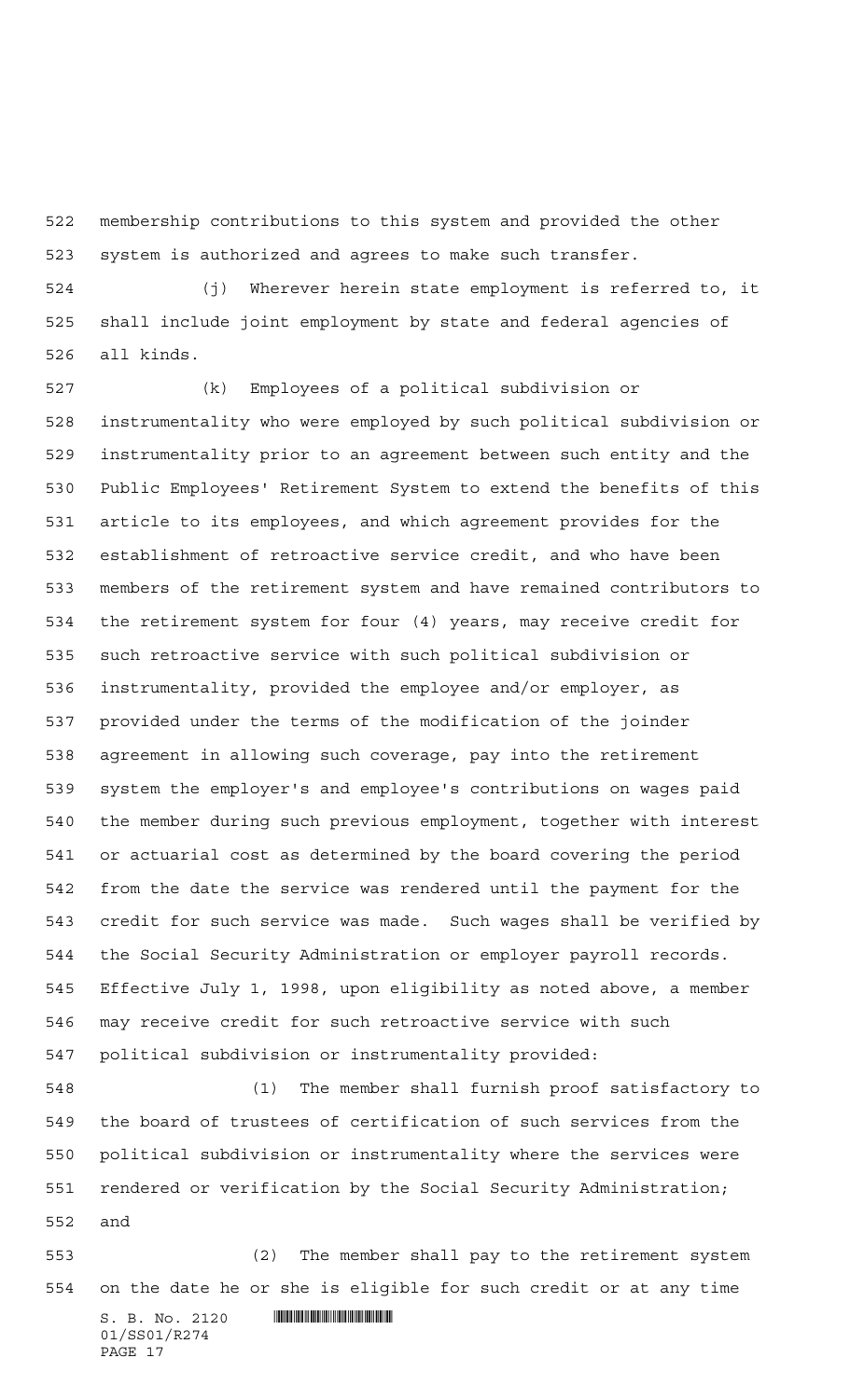thereafter prior to the date of retirement the actuarial cost for each year of such creditable service. The provisions of this subparagraph (2) shall be subject to the limitations of Section 415 of the Internal Revenue Code and regulations promulgated thereunder.

 Nothing contained in this paragraph (k) shall be construed to limit the authority of the board to allow the correction of reporting errors or omissions based on the payment of employee and employer contributions plus applicable interest. Payment for such time shall be made in increments of not less than one-quarter (1/4) year of creditable service beginning with the most recent service. Upon the payment of all or part of such required contributions, plus interest or the actuarial cost as provided above, the member shall receive credit for the period of creditable service for which full payment has been made to the retirement system.

 (l) Through June 30, 1998, any state service eligible for retroactive service credit, no part of which has ever been reported, and requiring the payment of employee and employer contributions plus interest, or, from and after July 1, 1998, any state service eligible for retroactive service credit, no part of which has ever been reported to the retirement system, and requiring the payment of the actuarial cost for such creditable service, may, at the member's option, be purchased in quarterly increments as provided above at such time as its purchase is otherwise allowed.

 (m) All rights to purchase retroactive service credit or repay a refund as provided in Section 25-11-101 et seq. shall terminate upon retirement.

 **II. THOSE WHO ARE NOT ELIGIBLE FOR MEMBERSHIP** The following classes of employees and officers shall not become members of this retirement system, any other provisions of Articles 1 and 3 to the contrary notwithstanding: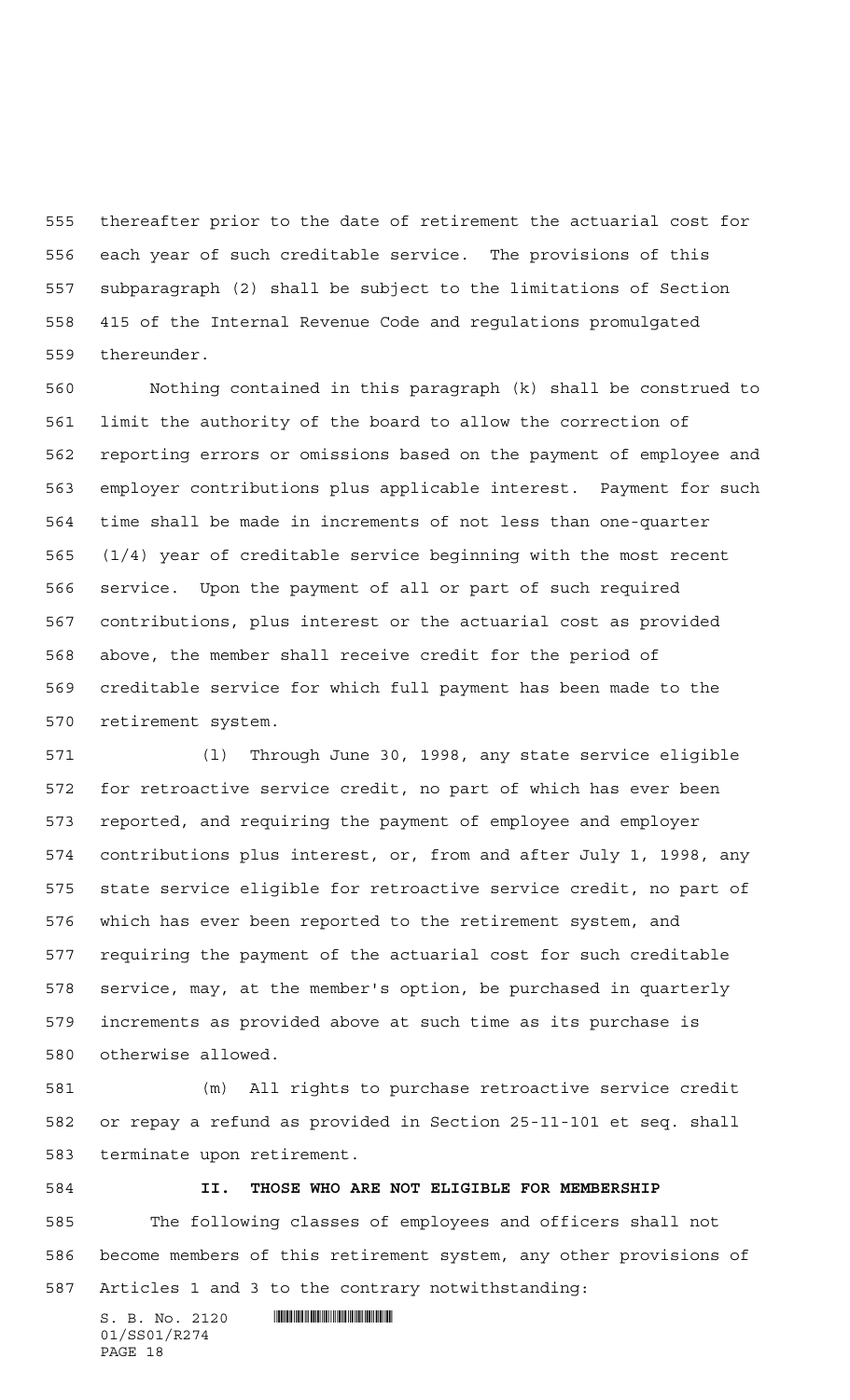(a) Patient or inmate help in state charitable, penal or correctional institutions;

 (b) Students of any state educational institution employed by any agency of the state for temporary, part-time or intermittent work;

 (c) Participants of Comprehensive Employment and Training Act of 1973 (CETA) being Public Law 93-203, who enroll on or after July l, 1979.

 **III. TERMINATION OF MEMBERSHIP** Membership in this system shall cease by a member withdrawing his accumulated contributions, or by a member withdrawing from active service with a retirement allowance, or by a member's death.

 SECTION 4. Section 25-11-127, Mississippi Code of 1972, is amended as follows:

 $S. B. No. 2120$  .  $\blacksquare$  25-11-127. No person who is being paid a retirement allowance, or a pension after retirement under this article, shall be employed or paid for any service by the State of Mississippi, except as provided in this section or in Section 25-11-126. This section shall not apply to any pensioner who has been elected to public office after retirement, nor to any person employed because of special knowledge or experience. This section shall not be construed to mean that any person employed or elected under the above exceptions shall become a member under Article 3 of the retirement system, nor shall any retirant of this retirement system who is reemployed or is reelected to office, after retirement continue to draw retirement benefits while so reemployed or reelected except those persons who choose to continue receiving a retirement allowance during their employment as teachers as authorized by Section 25-11-126. Any person who has been retired under the provisions of Articles l and 3 and who is later reemployed in service covered by this article shall cease to receive benefits hereunder unless he chooses to continue

01/SS01/R274 PAGE 19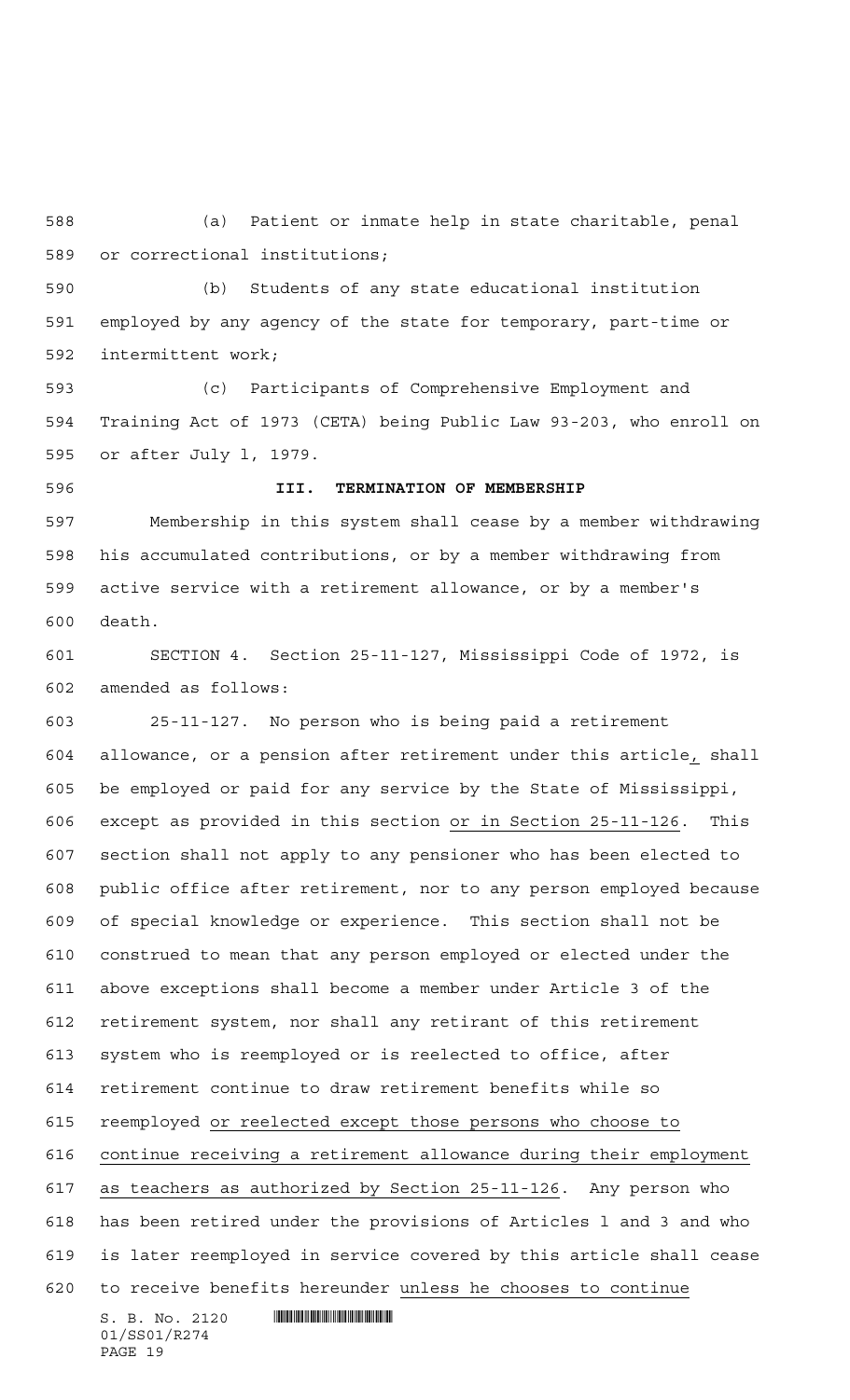receiving a retirement allowance during his employment as a teacher as authorized by Section 25-11-126, and the person shall again become a contributing member of the retirement system; and 624 when the person again retires, if he has been a contributing member of the retirement system during his reemployment and his reemployment exceeds six (6) months, he shall have his benefit recomputed, including service after again becoming a member. Provided further, that the total retirement allowance paid to the retired member in his previous retirement shall be deducted from his retirement reserve and taken into consideration in recalculating the retirement allowance under a new option selected. Nothing contained in this section shall be construed as prohibiting any county or city not a member of the Public Employees' Retirement System from employing persons up to the age of seventy-three (73); and provided further, that, through June 30, 1988, nothing contained in this section shall be construed as prohibiting any governmental unit which is a member from employing persons up to the age of seventy-three (73) who are not eligible for membership at the time of employment under Article 3.

 The board of trustees of the retirement system shall have the right to prescribe rules and regulations for the carrying out of this provision.

 The provisions of this section shall not be construed to prohibit any retirant regardless of age from being employed and from drawing retirement allowance either (a) for a period of time not to exceed one hundred twenty (120) days in any fiscal year, but less than one-half (1/2) of the normal working days for the position in any fiscal year, or (b) for a period of time in any fiscal year sufficient in length to permit a retirant to earn not in excess of twenty-five percent (25%) of retirant's average compensation or the current rate of the salary in effect for the regular position filled. Notice shall be given in writing to the executive director of the system, setting forth the facts upon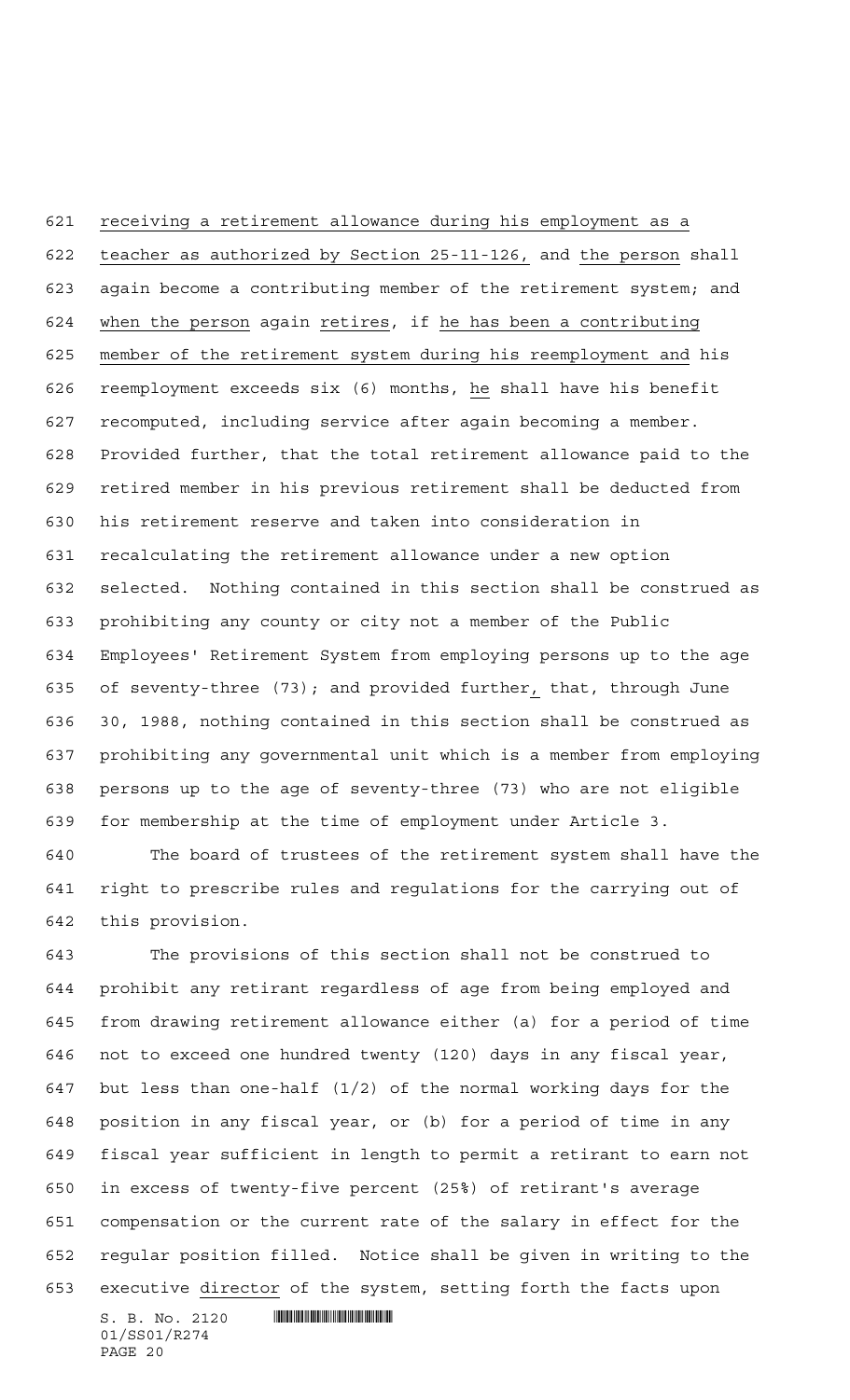which the **\*\*\*** employment is being made, and such notice shall be given within five (5) days from the date of employment and also from the date of termination of said employment. It is further provided that any member who has attained seventy (70) years of age and who has forty (40) or more years of creditable service may continue in office or employment or be reemployed or elected provided such person files annually, in writing, in the office of 661 the employer and the office of the executive director of the system prior to such services, a waiver of all salary or compensation and elects to receive in lieu of such salary or compensation a retirement allowance as provided in this section, in which event no salary or compensation shall thereafter be due or payable for such services and provided, further, that any such officer or employee may receive in addition to such retirement allowance any per diem, office expense allowance, mileage or travel expense authorized by any statute of the State of Mississippi. Any other member may continue in municipal or county office or employment or be reemployed or elected in a municipality or county provided such person files annually, in writing, in the office of the employer and the office of the executive director of the system prior to such services, a waiver of all salary or compensation and elects to receive in lieu of such salary or compensation a retirement allowance as provided in this section, in which event no salary or compensation shall thereafter be due or payable for such services and provided, further, that any such officer or employee may receive in addition to such retirement allowance any per diem, office expense allowance, mileage or travel expense authorized by any statute of the State of Mississippi.

 SECTION 5. Section 37-19-7, Mississippi Code of 1972, is amended as follows:

 37-19-7. (1) This section shall be known and may be cited as the Mississippi "Teacher Opportunity Program (TOP)." The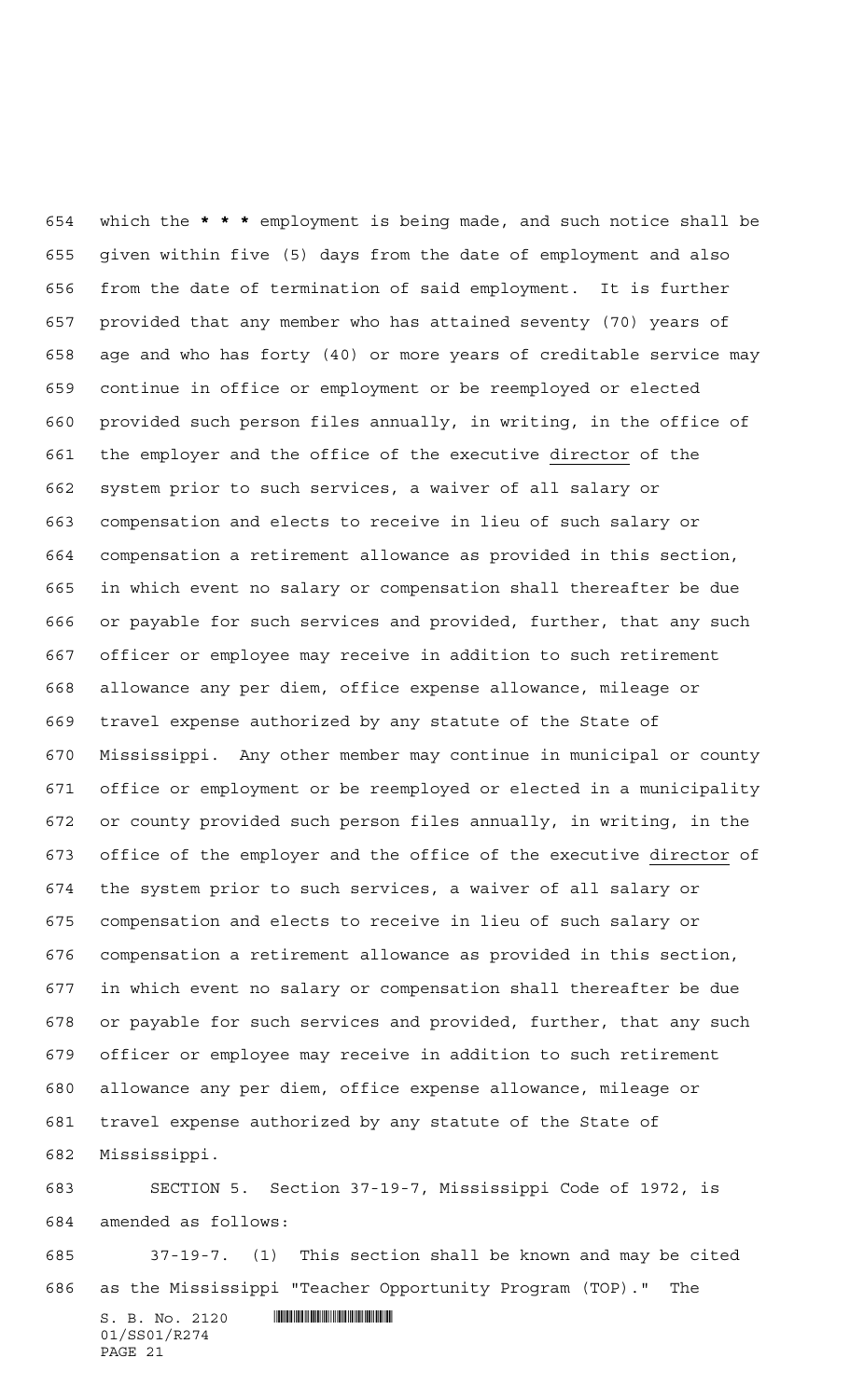$S. B. No. 2120$  .  $\blacksquare$ 01/SS01/R274 PAGE 22 allowance in the minimum education program and the Mississippi Adequate Education Program for teachers' salaries in each county and separate school district shall be determined and paid in accordance with the scale for teachers' salaries as provided in this subsection. For teachers holding the following types of licenses or the equivalent as determined by the State Board of Education, and the following number of years of teaching experience, the scale shall be as follows: **1999-2000 School Year and School Years Thereafter Less Than 25 Years of Teaching Experience** AAAA............................................. \$ 25,790.00 AAA................................................ 24,940.00 AA................................................. 24,090.00 A.................................................. 23,040.00 **25 or More Years of Teaching Experience** AAAA............................................. \$ 26,790.00 AAA................................................ 25,940.00 AA................................................. 25,090.00 A.................................................. 24,040.00 Provided, however, that in the event the Sine Die General Fund Revenue Estimate Increase for fiscal year 2002 is at least five percent (5%), as certified by the Legislative Budget Office to the State Board of Education, the scale shall be as follows: **2001-2002 School Year and School Years Thereafter Less Than 25 Years of Teaching Experience** AAAA............................................. \$ 26,290.00 AAA................................................ 25,440.00 AA................................................. 24,590.00 A.................................................. 23,540.00 **25 or More Years of Teaching Experience** AAAA............................................. \$ 27,790.00 AAA................................................ 26,940.00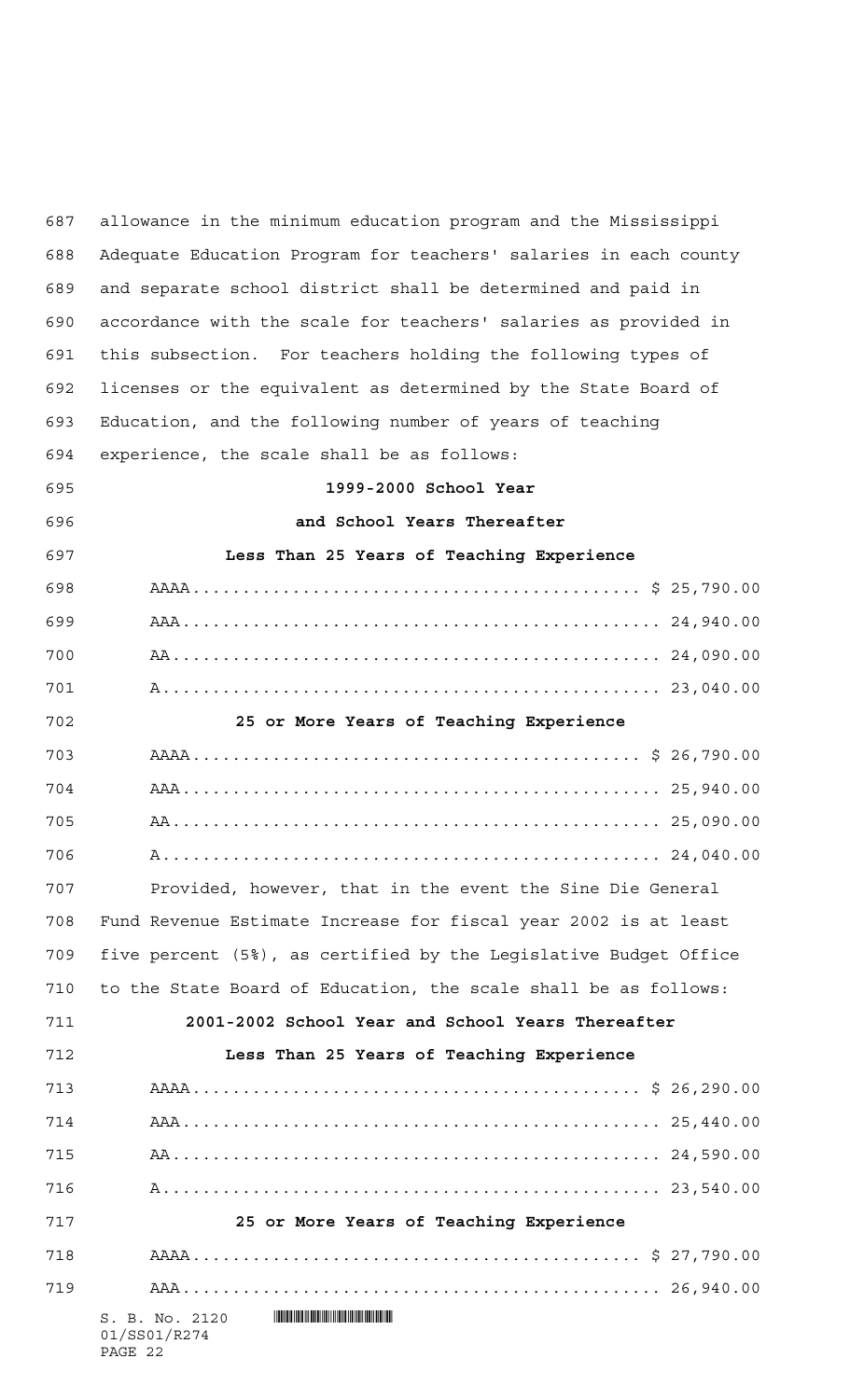$S. B. No. 2120$  .  $\blacksquare$ 01/SS01/R274 AA................................................. 26,090.00 A.................................................. 25,040.00 Provided further, that for each one percent (1%) that the Sine Die General Fund Revenue Estimate Growth exceeds the five percent (5%) minimum for fiscal year 2002, as certified by the Legislative Budget Office to the State Board of Education and subject to specific appropriation therefor by the Legislature, the State Board of Education shall revise the salary scale to provide an additional one percent (1%) across the board increase in the base salaries for each type of certificate. In the event the Sine Die General Fund Revenue Estimate Increase for fiscal year 2003 is at least five percent (5%), as certified by the Legislative Budget Office to the State Board of Education, the scale shall be as follows: **2002-2003 School Year and School Years Thereafter Less Than 25 Years of Teaching Experience** AAAA............................................. \$ 27,850.00 AAA................................................ 27,000.00 AA................................................. 26,150.00 A.................................................. 24,700.00 **25 or More Years of Teaching Experience** AAAA............................................. \$ 29,850.00 AAA................................................ 29,000.00 AA................................................. 28,150.00 A.................................................. 26,700.00 The State Board of Education shall revise the salary scale prescribed above for the 2002-2003 school year to conform to any adjustments made to the salary scale in the prior fiscal year due to revenue growth over and above five percent (5%). Provided further, that for each one percent (1%) that the Sine Die General Fund Revenue Estimate Growth exceeds the five percent (5%) minimum for fiscal year 2003, as certified by the Legislative Budget Office to the State Board of Education and subject to specific

PAGE 23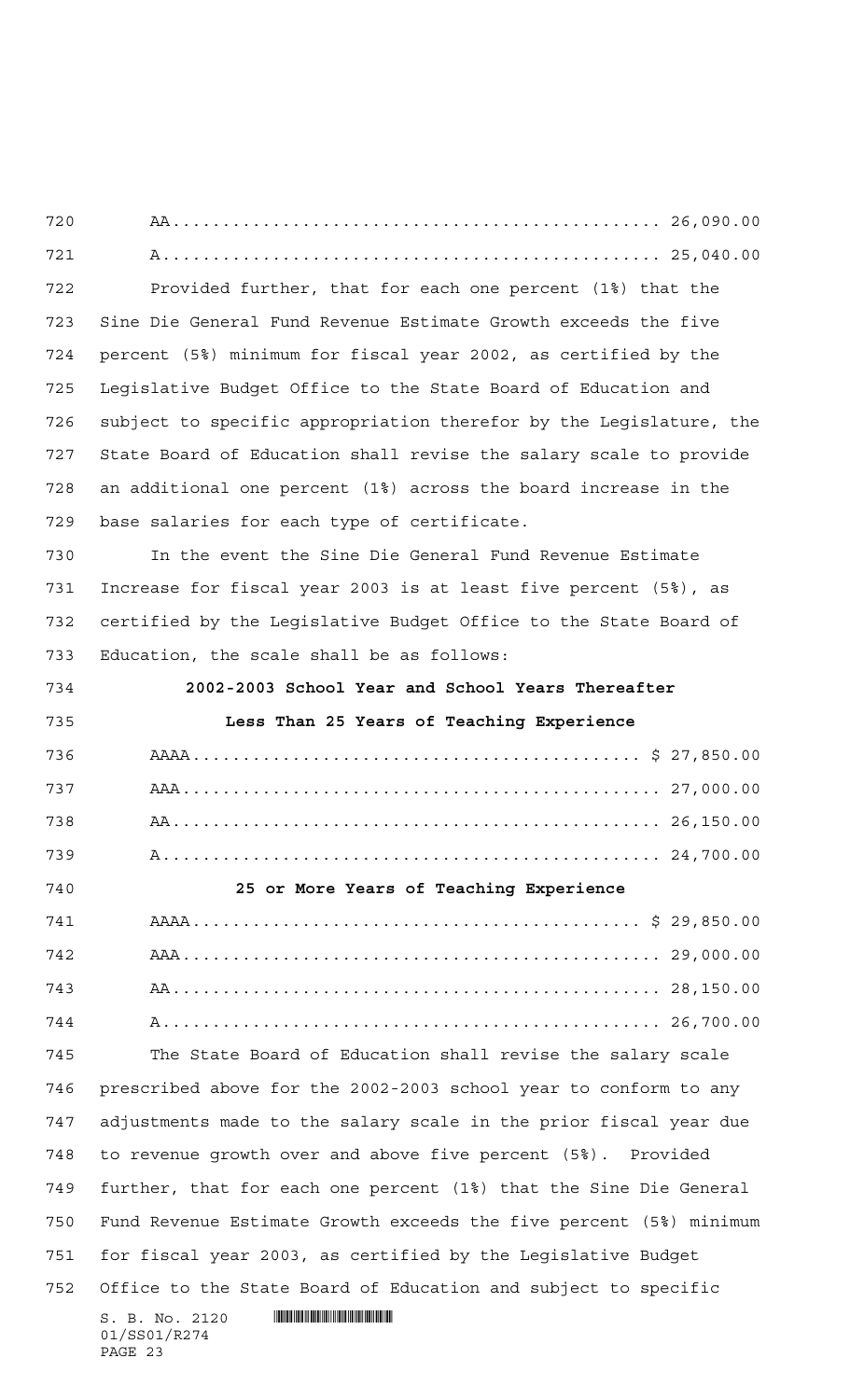appropriation therefor by the Legislature, the State Board of Education shall revise the salary scale to provide an additional one percent (1%) across the board increase in the base salaries for each type of certificate.

 In the event the Sine Die General Fund Revenue Estimate Increase for fiscal year 2004 is at least five percent (5%), as certified by the Legislative Budget Office to the State Board of Education, the scale shall be as follows:

 **2003-2004 School Year and School Years Thereafter Less Than 25 Years of Teaching Experience** AAAA............................................. \$ 29,550.00 AAA................................................ 28,700.00 AA................................................. 27,850.00 A.................................................. 26,000.00 **25 or More Years of Teaching Experience** AAAA............................................. \$ 31,550.00 AAA................................................ 30,700.00 AA................................................. 29,850.00 A.................................................. 28,000.00

 The State Board of Education shall revise the salary scale prescribed above for the 2003-2004 school year to conform to any adjustments made to the salary scale in prior fiscal years due to revenue growth over and above five percent (5%). Provided further, that for each one percent (1%) that the Sine Die General Fund Revenue Estimate Growth exceeds the five percent (5%) minimum for fiscal year 2004, as certified by the Legislative Budget Office to the State Board of Education and subject to specific appropriation therefor by the Legislature, the State Board of Education shall revise the salary scale to provide an additional one percent (1%) across the board increase in the base salaries for each type of certificate.

 In the event the Sine Die General Fund Revenue Estimate Increase for fiscal year 2005 is at least five percent (5%), as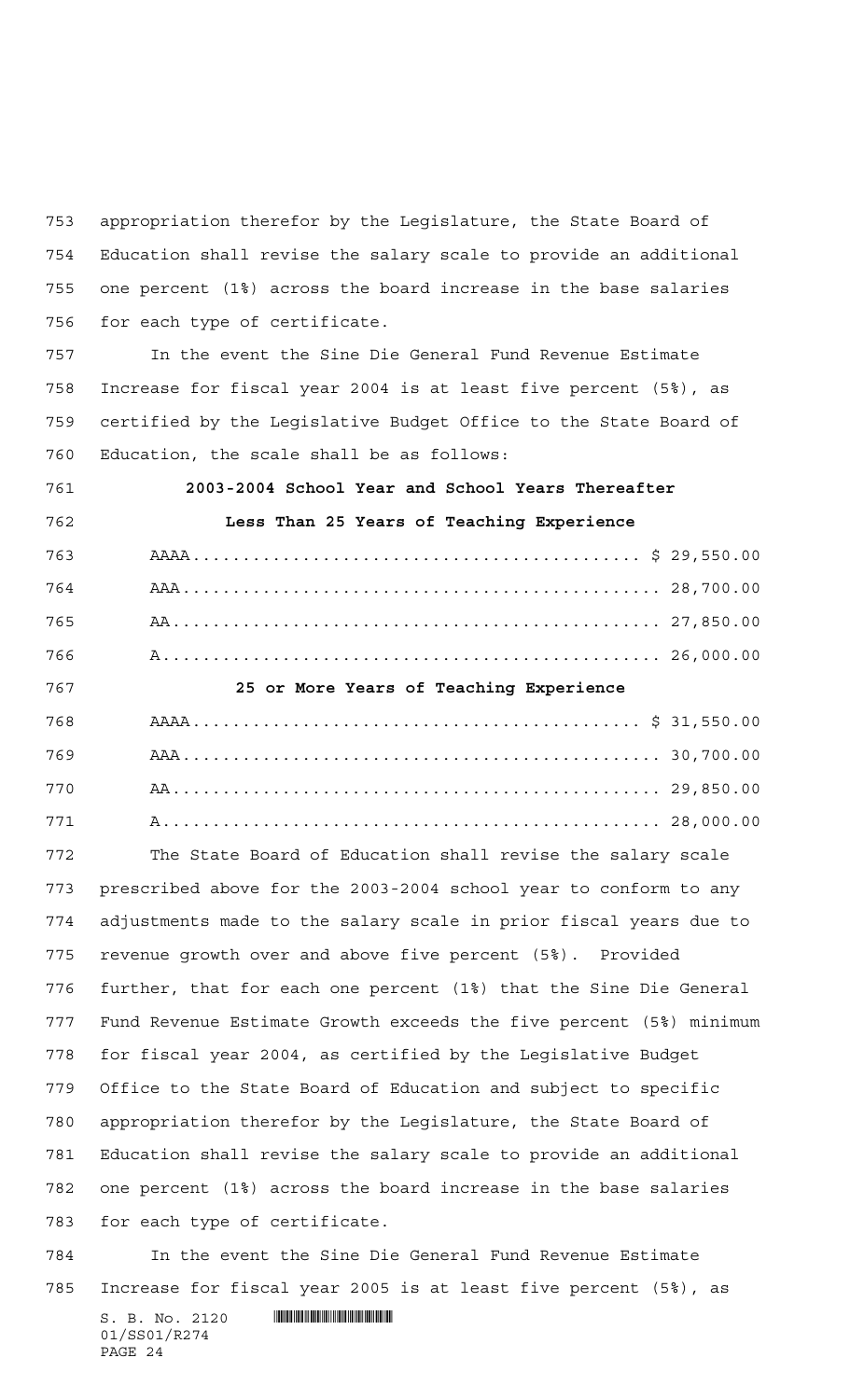certified by the Legislative Budget Office to the State Board of Education, the scale shall be as follows:

| 788 | 2004-2005 School Year and School Years Thereafter |
|-----|---------------------------------------------------|
| 789 | Less Than 25 Years of Teaching Experience         |
| 790 |                                                   |
| 791 |                                                   |
| 792 |                                                   |
| 793 |                                                   |
| 794 | 25 or More Years of Teaching Experience           |
| 795 |                                                   |
| 796 |                                                   |
| 797 |                                                   |
| 798 |                                                   |

 The State Board of Education shall revise the salary scale prescribed above for the 2004-2005 school year to conform to any adjustments made to the salary scale in prior fiscal years due to revenue growth over and above five percent (5%). Provided further, that for each one percent (1%) that the Sine Die General Fund Revenue Estimate Growth exceeds the five percent (5%) minimum for fiscal year 2005, as certified by the Legislative Budget Office to the State Board of Education and subject to specific appropriation therefor by the Legislature, the State Board of Education shall revise the salary scale to provide an additional one percent (1%) across the board increase in the base salaries for each type of certificate.

811 In the event the Sine Die General Fund Revenue Estimate Increase for fiscal year 2006 is at least five percent (5%), as certified by the Legislative Budget Office to the State Board of Education, the scale shall be as follows:

| 815 | 2005-2006 School Year and School Years Thereafter |
|-----|---------------------------------------------------|
| 816 | Less Than 25 Years of Teaching Experience         |
| 817 |                                                   |
| 818 |                                                   |
|     | S. B. No. 2120                                    |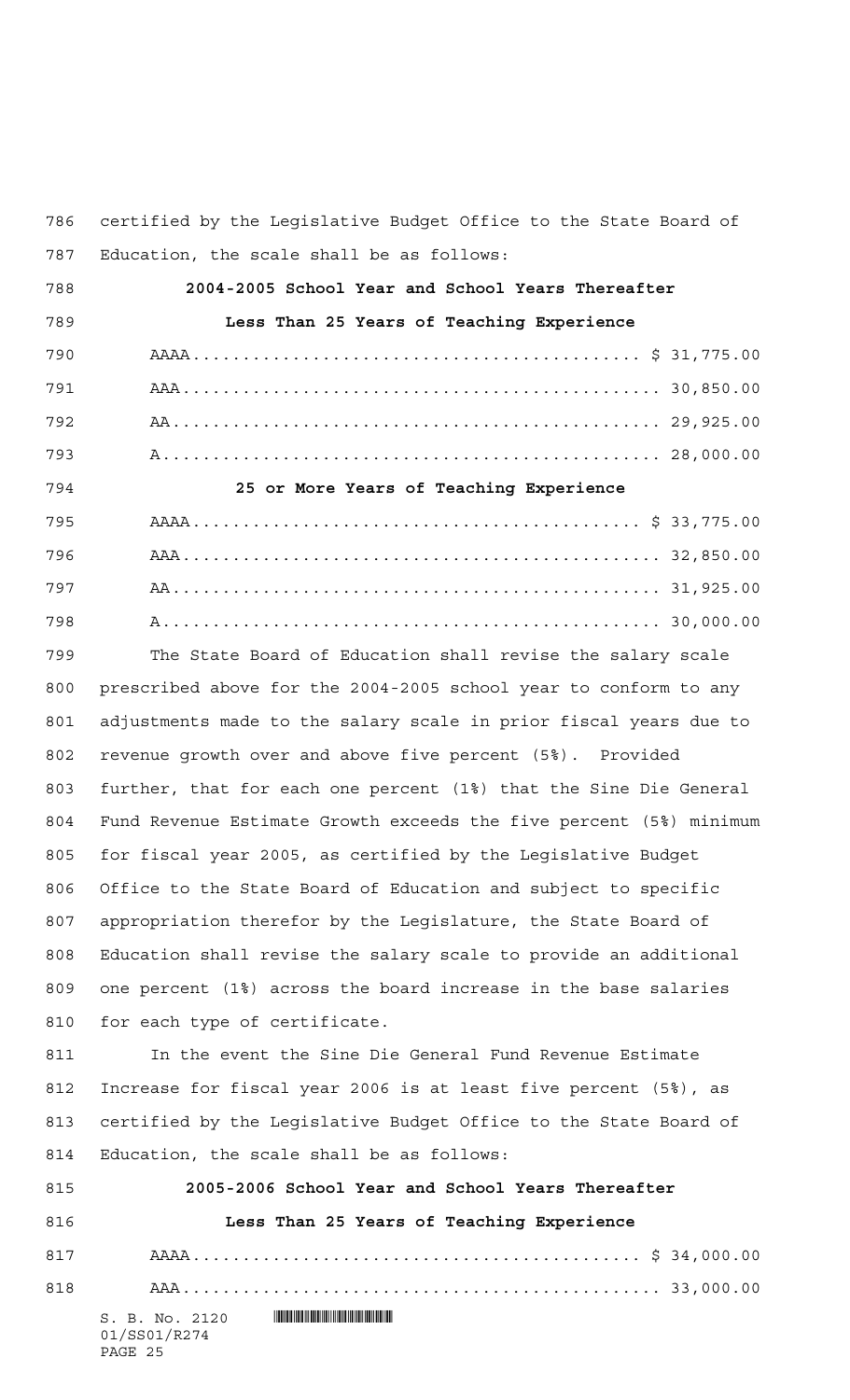AA................................................. 32,000.00 A.................................................. 30,000.00 **25 or More Years of Teaching Experience** AAAA............................................. \$ 36,000.00 AAA................................................ 35,000.00 AA................................................. 34,000.00 A.................................................. 32,000.00 The State Board of Education shall revise the salary scale

 prescribed above for the 2005-2006 school year to conform to any adjustments made to the salary scale in prior fiscal years due to revenue growth over and above five percent (5%). Provided further, that for each one percent (1%) that the Sine Die General Fund Revenue Estimate Growth exceeds the five percent (5%) minimum for fiscal year 2006, as certified by the Legislative Budget Office to the State Board of Education and subject to specific appropriation therefor by the Legislature, the State Board of Education shall revise the salary scale to provide an additional one percent (1%) across the board increase in the base salaries for each type of certificate.

 It is the intent of the Legislature that any state funds made available for salaries of licensed personnel in excess of the funds paid for such salaries for the 1986-1987 school year shall be paid to licensed personnel pursuant to a personnel appraisal and compensation system implemented by the State Board of Education. The State Board of Education shall have the authority to adopt and amend rules and regulations as are necessary to establish, administer and maintain the system.

 All teachers employed on a full-time basis shall be paid a minimum salary in accordance with the above scale. However, no school district shall receive any funds under this section for any school year during which the local supplement paid to any individual teacher shall have been reduced to a sum less than that paid to that individual teacher for performing the same duties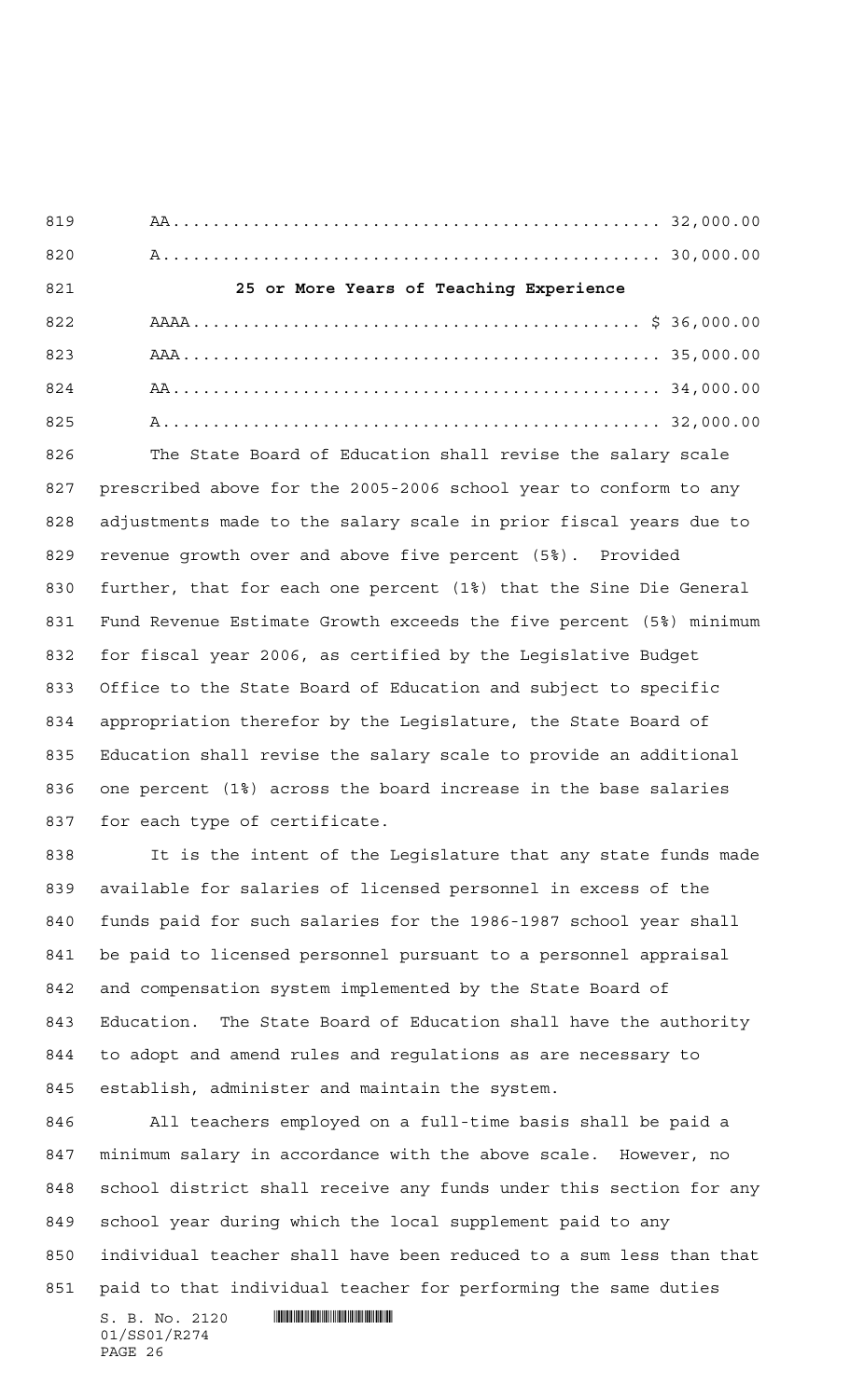from local supplement during the immediately preceding school year. The amount actually spent for the purposes of group health and/or life insurance shall be considered as a part of the aggregate amount of local supplement but shall not be considered a part of the amount of individual local supplement.

 For teachers holding a Class AAAA license, the minimum base pay specified in this subsection shall be increased by the sum of Six Hundred Sixty Dollars (\$660.00) for each year of teaching experience possessed by the person holding such license until such person shall have twenty-five (25) years of teaching experience.

 For teachers holding a Class AAA license, the minimum base pay specified in this subsection shall be increased by the sum of Five Hundred Ninety-five Dollars (\$595.00) for each year of teaching experience possessed by the person holding such license until such person shall have twenty-five (25) years of teaching experience.

 For teachers holding a Class AA license, the minimum base pay specified in this subsection shall be increased by the sum of Five Hundred Thirty Dollars (\$530.00) for each year of teaching experience possessed by the person holding such license until such person shall have twenty-five (25) years of teaching experience.

 For teachers holding a Class A license, the minimum base pay specified in this subsection shall be increased by the sum of Four Hundred Thirty-five Dollars (\$435.00) for each year of teaching experience possessed by the person holding such license until such person shall have twenty-one (21) years of teaching experience.

 Provided, however, that in the event the Sine Die General Fund Revenue Estimate Increase for fiscal year 2003 is at least five percent (5%), as certified by the Legislative Budget Office to the State Board of Education, the annual increments shall be as follows:

 For teachers holding a Class AAAA license, the minimum base pay specified in this subsection shall be increased by the sum of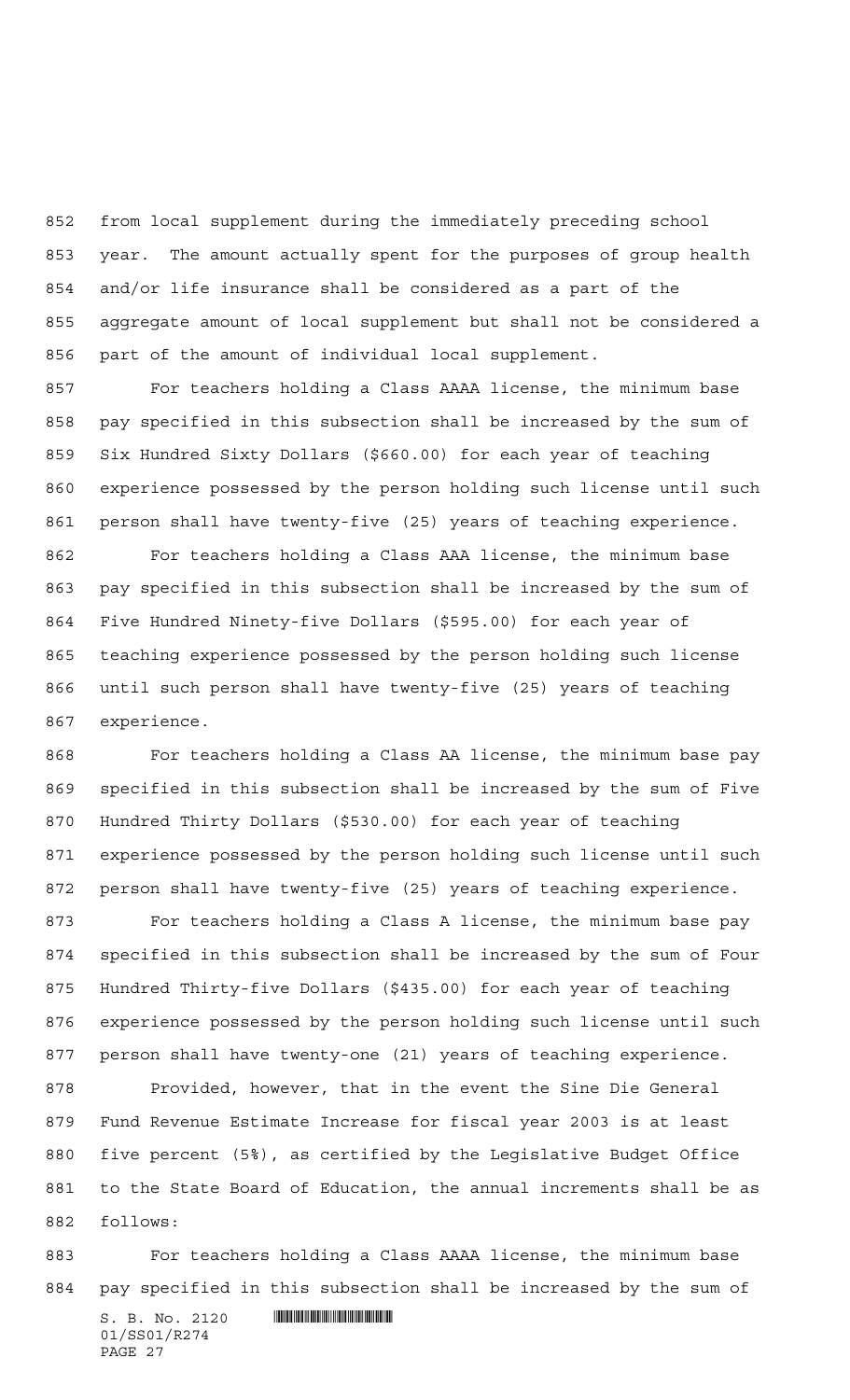Six Hundred Eighty-five Dollars (\$685.00) for each year of teaching experience possessed by the person holding such license until such person shall have twenty-five (25) years of teaching experience.

 For teachers holding a Class AAA license, the minimum base pay specified in this subsection shall be increased by the sum of Six Hundred Twenty Dollars (\$620.00) for each year of teaching experience possessed by the person holding such license until such person shall have twenty-five (25) years of teaching experience. For teachers holding a Class AA license, the minimum base pay specified in this subsection shall be increased by the sum of Five Hundred Fifty-five Dollars (\$555.00) for each year of teaching

 experience possessed by the person holding such license until such person shall have twenty-five (25) years of teaching experience.

 For teachers holding a Class A license, the minimum base pay specified in this subsection shall be increased by the sum of Four Hundred Forty-five Dollars (\$445.00) for each year of teaching experience possessed by the person holding such license until such person shall have twenty-two (22) years of teaching experience.

 In the event the Sine Die General Fund Revenue Estimate Increase for fiscal year 2004 is at least five percent (5%), as certified by the Legislative Budget Office to the State Board of Education, the annual increments shall be as follows:

 For teachers holding a Class AAAA license, the minimum base pay specified in this subsection shall be increased by the sum of Seven Hundred Ten Dollars (\$710.00) for each year of teaching experience possessed by the person holding such license until such person shall have twenty-five (25) years of teaching experience.

 For teachers holding a Class AAA license, the minimum base pay specified in this subsection shall be increased by the sum of Six Hundred Forty-five Dollars (\$645.00) for each year of teaching experience possessed by the person holding such license until such person shall have twenty-five (25) years of teaching experience.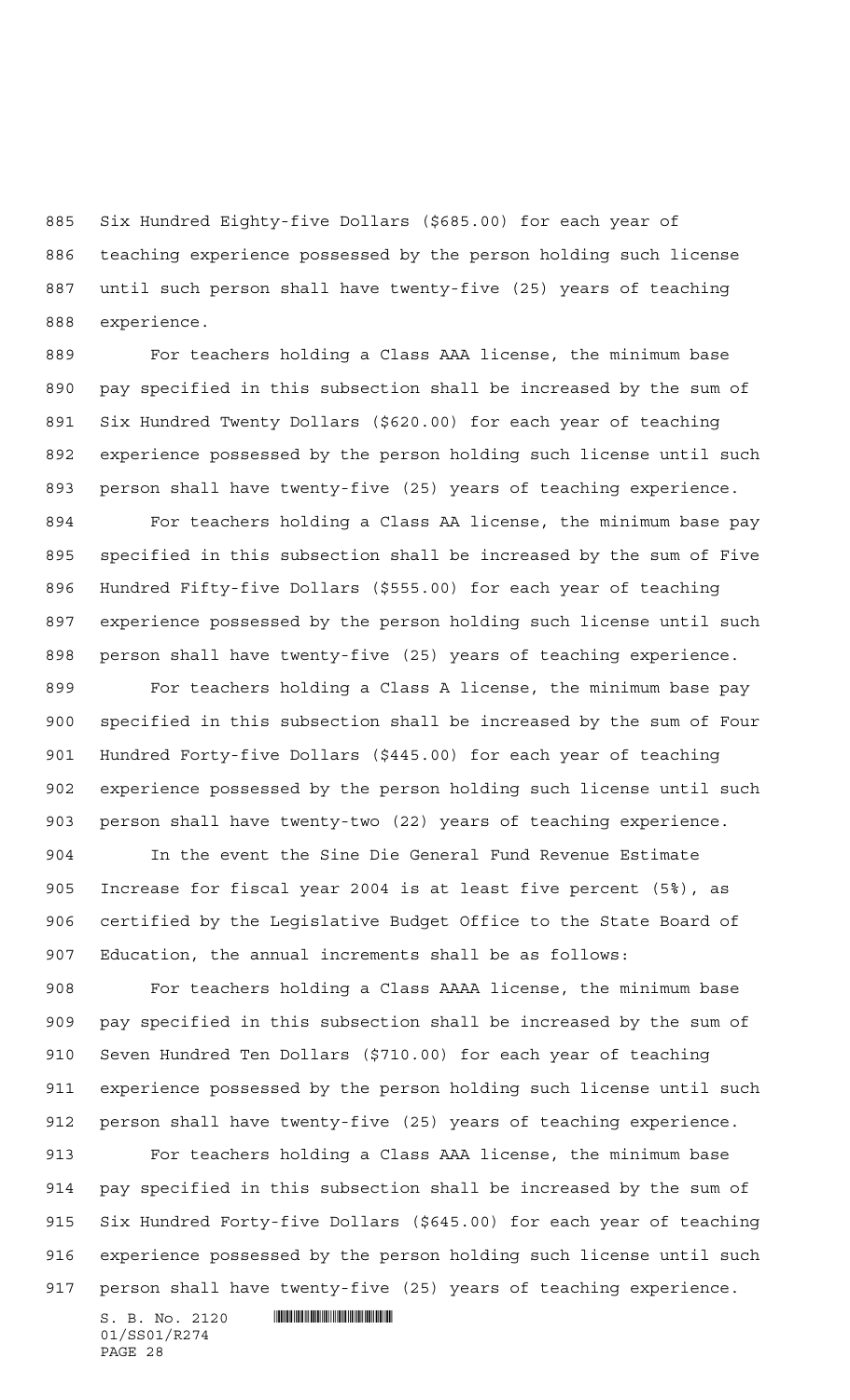For teachers holding a Class AA license, the minimum base pay specified in this subsection shall be increased by the sum of Five Hundred Eighty Dollars (\$580.00) for each year of teaching experience possessed by the person holding such license until such person shall have twenty-five (25) years of teaching experience.

 For teachers holding a Class A license, the minimum base pay specified in this subsection shall be increased by the sum of Four Hundred Fifty-five Dollars (\$455.00) for each year of teaching experience possessed by the person holding such license until such person shall have twenty-three (23) years of teaching experience.

 In the event the Sine Die General Fund Revenue Estimate Increase for fiscal year 2005 is at least five percent (5%), as certified by the Legislative Budget Office to the State Board of Education, the annual increments shall be as follows:

 For teachers holding a Class AAAA license, the minimum base pay specified in this subsection shall be increased by the sum of Seven Hundred Forty Dollars (\$740.00) for each year of teaching experience possessed by the person holding such license until such person shall have twenty-five (25) years of teaching experience.

 For teachers holding a Class AAA license, the minimum base pay specified in this subsection shall be increased by the sum of Six Hundred Seventy-five Dollars (\$675.00) for each year of teaching experience possessed by the person holding such license until such person shall have twenty-five (25) years of teaching experience.

 For teachers holding a Class AA license, the minimum base pay specified in this subsection shall be increased by the sum of Six Hundred Ten Dollars (\$610.00) for each year of teaching experience possessed by the person holding such license until such person shall have twenty-five (25) years of teaching experience.

 For teachers holding a Class A license, the minimum base pay specified in this subsection shall be increased by the sum of Four Hundred Sixty-five Dollars (\$465.00) for each year of teaching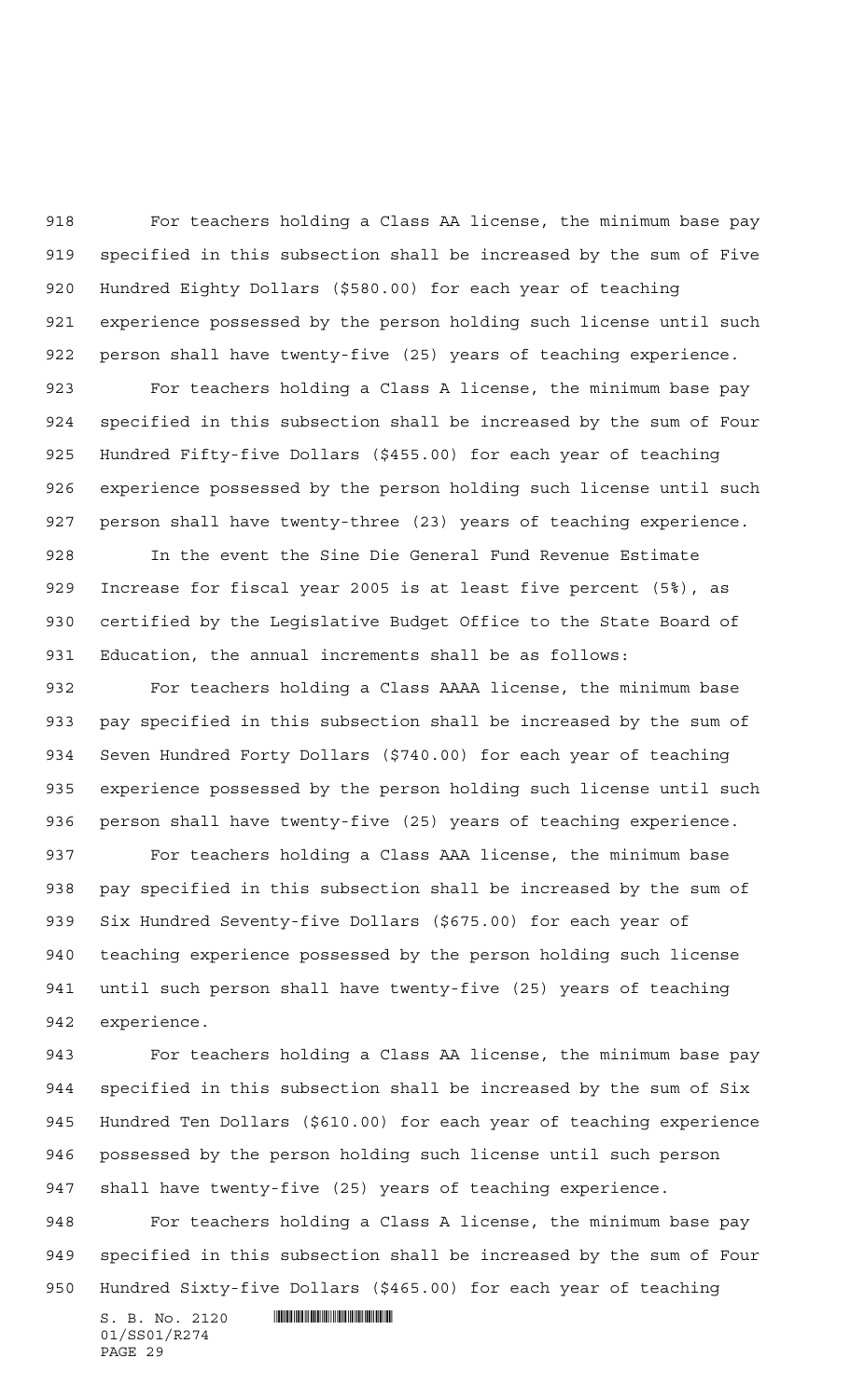experience possessed by the person holding such license until such person shall have twenty-four (24) years of teaching experience.

 In the event the Sine Die General Fund Revenue Estimate Increase for fiscal year 2006 is at least five percent (5%), as certified by the Legislative Budget Office to the State Board of Education, the annual increments shall be as follows:

 For teachers holding a Class AAAA license, the minimum base pay specified in this subsection shall be increased by the sum of Seven Hundred Seventy Dollars (\$770.00) for each year of teaching experience possessed by the person holding such license until such person shall have twenty-five (25) years of teaching experience.

 For teachers holding a Class AAA license, the minimum base pay specified in this subsection shall be increased by the sum of Seven Hundred Five Dollars (\$705.00) for each year of teaching experience possessed by the person holding such license until such person shall have twenty-five (25) years of teaching experience. For teachers holding a Class AA license, the minimum base pay specified in this subsection shall be increased by the sum of Six Hundred Forty Dollars (\$640.00) for each year of teaching

 experience possessed by the person holding such license until such person shall have twenty-five (25) years of teaching experience.

 For teachers holding a Class A license, the minimum base pay specified in this subsection shall be increased by the sum of Four Hundred Eighty Dollars (\$480.00) for each year of teaching experience possessed by the person holding such license until such person shall have twenty-four (24) years of teaching experience.

 The level of professional training of each teacher to be used in establishing the salary allotment for the teachers for each year shall be determined by the type of valid teacher's license issued to those teachers on or before October 1 of the current school year.

 (2) (a) The following employees shall receive an annual salary supplement in the amount of Six Thousand Dollars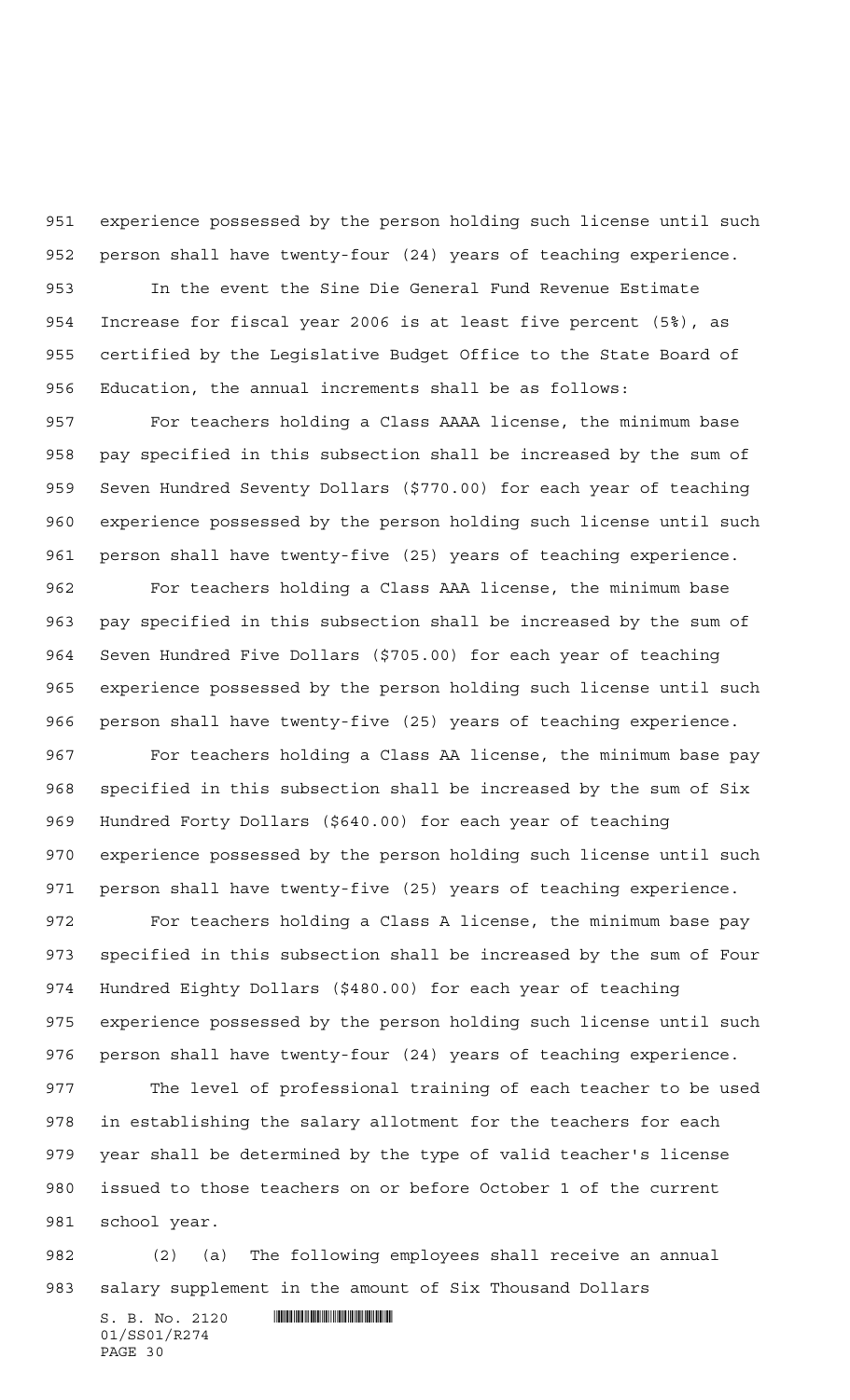(\$6,000.00), plus fringe benefits, in addition to any other compensation to which the employee may be entitled:

 (i) Any licensed teacher who has met the requirements and acquired a Master Teacher certificate from the National Board for Professional Teaching Standards and who is employed by a local school board or the State Board of Education as a teacher and not as an administrator. In the 1999-2000 and 2000-2001 school year, such teacher shall submit documentation to the State Department of Education that the certificate was received prior to April 15 in order to be eligible for the full salary supplement in the current school year. In the 2001-2002 school year and in school years thereafter, such teacher shall submit documentation to the State Department of Education that the certificate was received prior to October 15 in order to be eligible for the full salary supplement in the current school year, or the teacher shall submit such documentation to the State Department of Education prior to February 15 in order to be eligible for a prorated salary supplement beginning with the second term of the school year.

 (ii) From and after July 1, 1999, any licensed school counselor who has met the requirements and acquired a National Certified School Counselor (NCSC) endorsement from the National Board of Certified Counselors and who is employed by a local school board or the State Board of Education as a counselor and not as an administrator. Such licensed school counselor shall submit documentation to the State Department of Education that the endorsement was received prior to October 15 in order to be eligible for the full salary supplement in the current school year, or the licensed school counselor shall submit such documentation to the State Department of Education prior to February 15 in order to be eligible for a prorated salary supplement beginning with the second term of the school year. However, the salary supplement authorized under this item shall be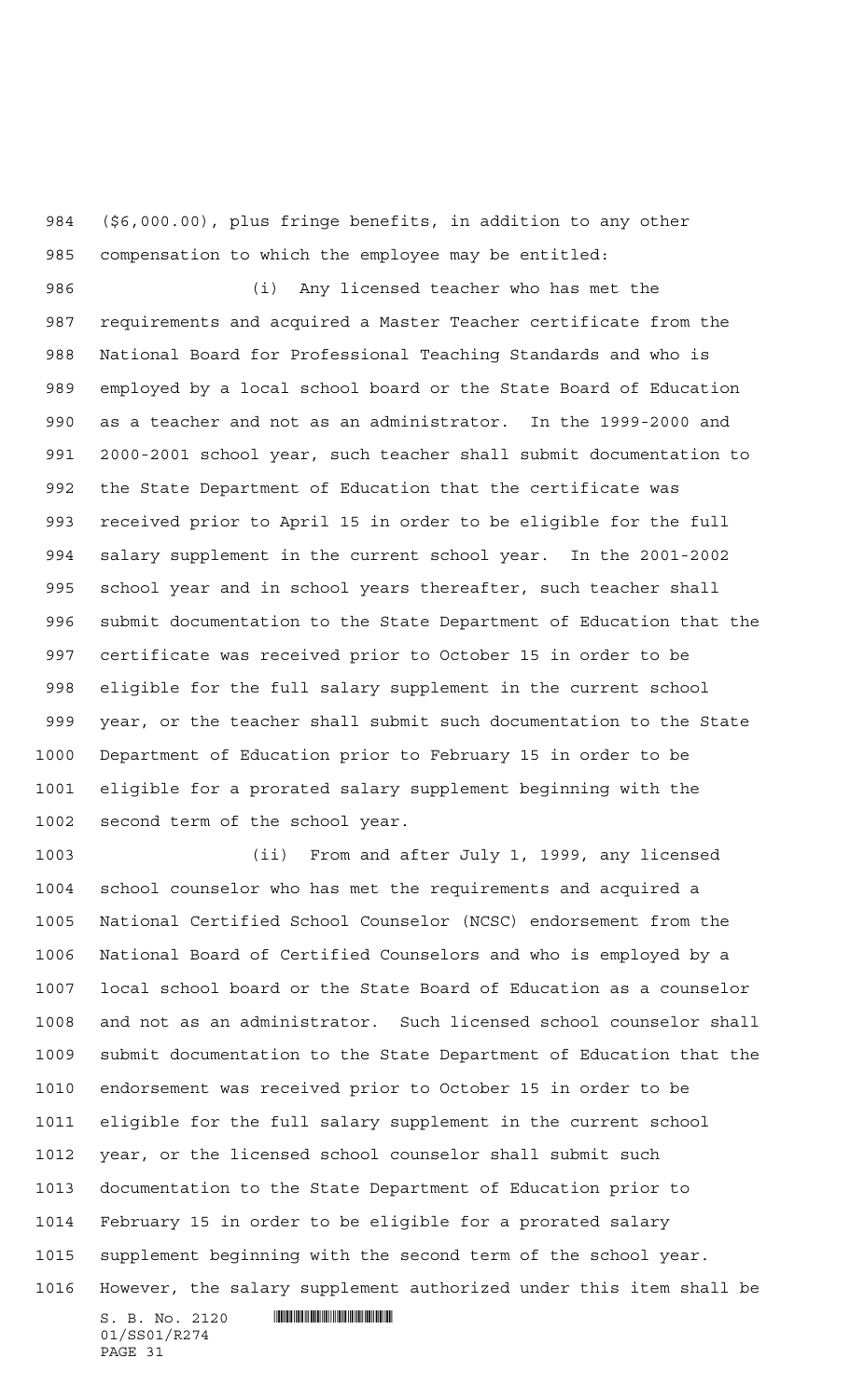discontinued two (2) years after the date on which the National Board for Professional Teaching Standards offers a certification process for a Master Teacher certificate for school counselors, and any school counselor receiving the salary supplement will be required to complete the Master Teacher certificate process under item (i) of this paragraph in order to continue receiving such salary supplement.

 (iii) From and after July 1, 1999, any licensed speech-language pathologist and audiologist who has met the requirements and acquired a Certificate of Clinical Competence from the American Speech-Language-Hearing Association and who is employed by a local school board. Such licensed speech-language pathologist and audiologist shall submit documentation to the State Department of Education that the certificate or endorsement was received prior to October 15 in order to be eligible for the full salary supplement in the current school year, or the licensed speech-language pathologist and audiologist shall submit such documentation to the State Department of Education prior to February 15 in order to be eligible for a prorated salary supplement beginning with the second term of the school year. However, the salary supplement authorized under this item shall be discontinued two (2) years after the date on which the National Board for Professional Teaching Standards offers a certification process for a Master Teacher certificate for school speech pathologists and audiologists, and any school speech pathologist and audiologist receiving the salary supplement will be required to complete the Master Teacher certificate process under item (i) of this paragraph in order to continue receiving such salary supplement.

 (b) An employee shall be reimbursed one (1) time for the actual cost of completing the process of acquiring the certificate or endorsement, excluding any costs incurred for postgraduate courses, not to exceed Five Hundred Dollars (\$500.00)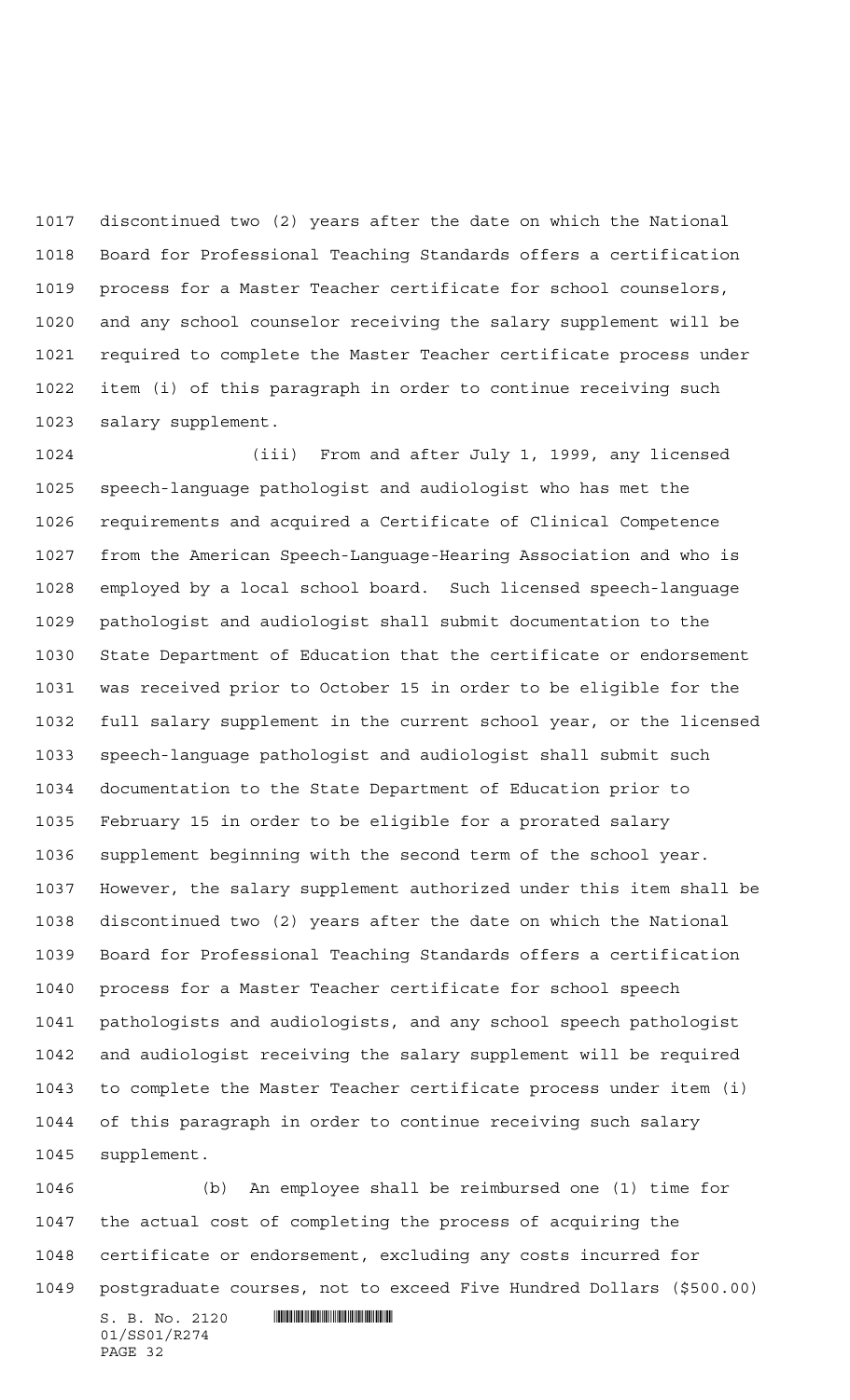for a school counselor or speech-language pathologist and audiologist, regardless of whether or not the process resulted in the award of the certificate or endorsement. A local school district or any private individual or entity may pay the cost of completing the process of acquiring the certificate or endorsement for any employee of the school district described under paragraph (a), and the State Department of Education shall reimburse the school district for such cost, regardless of whether or not the process resulted in the award of the certificate or endorsement. If a private individual or entity has paid the cost of completing the process of acquiring the certificate or endorsement for an employee, the local school district may agree to directly reimburse the individual or entity for such cost on behalf of the employee.

 (c) All salary supplements, fringe benefits and process reimbursement authorized under this subsection shall be paid directly by the State Department of Education to the local school district and shall be in addition to its minimum education program allotments and not a part thereof in accordance with regulations promulgated by the State Board of Education, and subject to appropriation by the Legislature. Local school districts shall not reduce the local supplement paid to any employee receiving such salary supplement, and the employee shall receive any local supplement to which employees with similar training and experience otherwise are entitled.

 (d) The State Department of Education may not pay any process reimbursement to a school district for an employee who does not complete the certification or endorsement process required to be eligible for the certificate or endorsement. If an employee for whom such cost has been paid in full or in part by a local school district or private individual or entity fails to complete the certification or endorsement process, the employee shall be liable to the school district or individual or entity for

 $S. B. No. 2120$  . And the set of  $\blacksquare$ 01/SS01/R274 PAGE 33